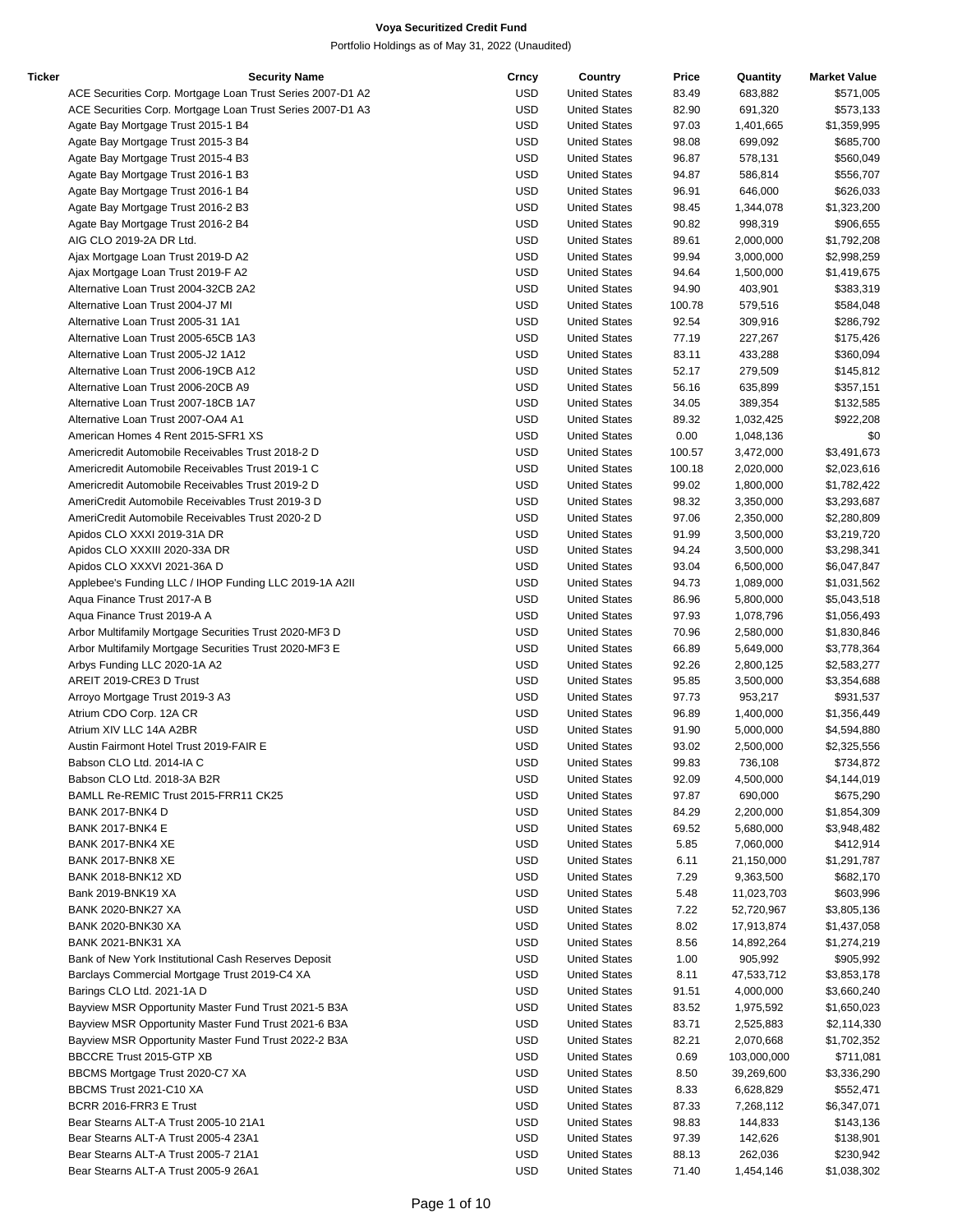| Ticker | <b>Security Name</b>                                    | Crncy      | Country              | Price  | Quantity                | <b>Market Value</b>      |
|--------|---------------------------------------------------------|------------|----------------------|--------|-------------------------|--------------------------|
|        | Bear Stearns Asset Backed Securities Trust 2006-SD4 1A1 | <b>USD</b> | <b>United States</b> | 97.73  | 208,608                 | \$203,871                |
|        | Benchmark 2018-B5 XD Mortgage Trust                     | <b>USD</b> | <b>United States</b> | 7.40   | 18,964,000              | \$1,403,571              |
|        | Benchmark 2018-B7 XA Mortgage Trust                     | <b>USD</b> | <b>United States</b> | 2.04   | 50,364,590              | \$1,027,045              |
|        | BENCHMARK 2019-B10 XA Mortgage Trust                    | <b>USD</b> | <b>United States</b> | 6.05   | 20,188,719              | \$1,222,409              |
|        | Benchmark 2019-B14 XD Mortgage Trust                    | <b>USD</b> | <b>United States</b> | 7.97   | 14,907,500              | \$1,188,726              |
|        | Benchmark 2019-B9 D Mortgage Trust                      | USD        | <b>United States</b> | 79.61  | 1,350,000               | \$1,074,787              |
|        | Benchmark 2019-B9 XD Mortgage Trust                     | <b>USD</b> | <b>United States</b> | 11.12  | 3,220,000               | \$358,128                |
|        | Benchmark 2020-B17 XA Mortgage Trust                    | <b>USD</b> | <b>United States</b> | 6.85   | 12,516,933              | \$857,145                |
|        | Benchmark 2020-B18 AGNF Mortgage Trust                  | <b>USD</b> | <b>United States</b> | 88.44  | 6,115,000               | \$5,408,105              |
|        | Benchmark 2020-B18 XA Mortgage Trust                    | USD        | <b>United States</b> | 9.11   |                         |                          |
|        | Benchmark 2020-B20 XA Mortgage Trust                    |            |                      |        | 22,630,280<br>7,252,327 | \$2,062,478<br>\$647,276 |
|        |                                                         | USD        | <b>United States</b> | 8.93   |                         |                          |
|        | Benchmark 2020-B22 XA Mortgage Trust                    | USD        | <b>United States</b> | 9.95   | 15,954,244              | \$1,586,675              |
|        | Benchmark 2021-B23 XA Mortgage Trust                    | <b>USD</b> | <b>United States</b> | 7.76   | 18,455,008              | \$1,432,496              |
|        | Benchmark 2021-B25 XA Mortgage Trust                    | USD        | <b>United States</b> | 7.15   | 34,605,759              | \$2,473,073              |
|        | Benchmark 2021-B28 XA Mortgage Trust                    | <b>USD</b> | <b>United States</b> | 8.27   | 4,973,507               | \$411,514                |
|        | Benefit Street Partners CLO Ltd. 2021-23A D             | <b>USD</b> | <b>United States</b> | 93.92  | 5,000,000               | \$4,695,925              |
|        | Benefit Street Partners CLO XVIII Ltd. 2019-18A DR      | <b>USD</b> | <b>United States</b> | 95.62  | 5,000,000               | \$4,781,245              |
|        | Betony CLO 2 Ltd. 2018-1A B                             | USD        | <b>United States</b> | 93.92  | 1,700,000               | \$1,596,710              |
|        | BlueMountain CLO XXX Ltd. 2020-30A CR                   | USD        | <b>United States</b> | 94.32  | 3,750,000               | \$3,536,982              |
|        | BlueMountain CLO XXXII Ltd. 2021-32A D                  | <b>USD</b> | <b>United States</b> | 95.26  | 7,250,000               | \$6,906,365              |
|        | <b>BMARK 2018-B4 XD</b>                                 | <b>USD</b> | <b>United States</b> | 8.77   | 8,000,000               | \$701,846                |
|        | BMD2 Re-Remic Trust 2019-FRR1 3AB                       | USD        | <b>United States</b> | 70.57  | 6,580,000               | \$4,643,463              |
|        | BMD2 Re-Remic Trust 2019-FRR1 4A                        | <b>USD</b> | <b>United States</b> | 75.88  | 3,350,000               | \$2,542,062              |
|        | BMD2 Re-Remic Trust 2019-FRR1 6B10                      | <b>USD</b> | <b>United States</b> | 82.93  | 8,425,000               | \$6,987,051              |
|        | Bojangles Issuer LLC 2020-3A A2                         | <b>USD</b> | <b>United States</b> | 95.83  | 4,588,500               | \$4,397,149              |
|        | BPR Trust 2021-WILL E                                   | <b>USD</b> | <b>United States</b> | 94.68  | 5,000,000               | \$4,733,777              |
|        | BX Trust 2021-ARIA G                                    | USD        | <b>United States</b> | 93.44  | 6,000,000               | \$5,606,522              |
|        | BX Trust 2022-VAMF F                                    | <b>USD</b> | <b>United States</b> | 95.16  | 500,000                 | \$475,805                |
|        | CALI Mortgage Trust 2019-101C E                         | <b>USD</b> | <b>United States</b> | 87.65  | 1,910,000               | \$1,674,091              |
|        | Cantor Commercial Real Estate Lending 2019-CF3 D        | USD        | <b>United States</b> | 74.64  | 1,250,000               | \$933,049                |
|        | Carlyle Global Market Strategies 2021-7A C              | <b>USD</b> | <b>United States</b> | 94.51  | 5,000,000               | \$4,725,285              |
|        | CARLYLE US CLO 2021-8A D Ltd.                           | <b>USD</b> | <b>United States</b> | 95.20  | 5,800,000               | \$5,521,467              |
|        | Carmax Auto Owner Trust 2019-3 D                        | <b>USD</b> | <b>United States</b> | 98.70  | 750,000                 | \$740,218                |
|        |                                                         |            |                      |        |                         |                          |
|        | Cascade Funding Mortgage Trust 2021-FRR1 AK99           | USD        | <b>United States</b> | 72.33  | 1,470,000               | \$1,063,274              |
|        | Cascade Funding Mortgage Trust 2021-FRR1 BK98           | USD        | <b>United States</b> | 63.40  | 5,600,000               | \$3,550,634              |
|        | Cascade Funding Mortgage Trust 2021-FRR1 CK98           | USD        | <b>United States</b> | 62.30  | 8,930,000               | \$5,563,724              |
|        | CD 2019-CD8 XA Mortgage Trust                           | <b>USD</b> | <b>United States</b> | 7.80   | 17,729,670              | \$1,382,487              |
|        | Chase Mortgage Finance Trust Series 2006-A1 2A3         | USD        | <b>United States</b> | 90.74  | 118,234                 | \$107,282                |
|        | Chase Mortgage Finance Trust Series 2007-A1 1A2         | USD        | <b>United States</b> | 96.86  | 60,190                  | \$58,298                 |
|        | CHL Mortgage Pass-Through Trust 2004-22 A3              | <b>USD</b> | <b>United States</b> | 97.59  | 249,556                 | \$243,536                |
|        | CHL Mortgage Pass-Through Trust 2006-1 A2               | <b>USD</b> | <b>United States</b> | 63.17  | 432,644                 | \$273,301                |
|        | CHL Mortgage Pass-Through Trust 2007-7 A7               | USD        | <b>United States</b> | 60.09  | 362,977                 | \$218,117                |
|        | CIM Trust 2018-INV1 A10                                 | USD        | <b>United States</b> | 99.56  | 562,743                 | \$560,286                |
|        | CIM Trust 2019-INV1 A1                                  | <b>USD</b> | <b>United States</b> | 99.63  | 70,694                  | \$70,431                 |
|        | CIM Trust 2019-INV3 A15                                 | <b>USD</b> | <b>United States</b> | 97.07  | 303,558                 | \$294,677                |
|        | CIM Trust 2019-J1 B3                                    | <b>USD</b> | <b>United States</b> | 95.11  | 907,485                 | \$863,153                |
|        | CIM Trust 2019-R5 M2                                    | USD        | <b>United States</b> | 92.74  | 500,000                 | \$463,678                |
|        | CIM Trust 2020-J1 B3                                    | USD        | <b>United States</b> | 88.63  | 960,607                 | \$851,427                |
|        | CIM Trust 2020-J2 B2                                    | <b>USD</b> | <b>United States</b> | 83.19  | 963,122                 | \$801,250                |
|        | CIM Trust 2020-J2 B3                                    | USD        | <b>United States</b> | 80.97  | 1,270,358               | \$1,028,548              |
|        | Citigroup Commercial Mortgage Trust 2014-GC19 E         | <b>USD</b> | <b>United States</b> | 94.62  | 2,810,000               | \$2,658,762              |
|        | Citigroup Commercial Mortgage Trust 2014-GC19 XD        | <b>USD</b> | <b>United States</b> | 2.34   | 44,693,343              | \$1,047,943              |
|        | Citigroup Commercial Mortgage Trust 2016-C2 E           | <b>USD</b> | <b>United States</b> | 74.93  | 740,000                 | \$554,460                |
|        | Citigroup Commercial Mortgage Trust 2016-P4 E           | USD        | <b>United States</b> | 66.72  | 4,231,000               | \$2,823,117              |
|        | Citigroup Commercial Mortgage Trust 2016-P4 F           | USD        | <b>United States</b> | 56.19  | 2,010,000               | \$1,129,460              |
|        |                                                         | USD        | <b>United States</b> |        |                         |                          |
|        | Citigroup Commercial Mortgage Trust 2016-P5 D           |            |                      | 82.23  | 1,250,000               | \$1,027,852              |
|        | Citigroup Commercial Mortgage Trust 2017-P8 XE          | <b>USD</b> | <b>United States</b> | 5.66   | 20,655,000              | \$1,168,385              |
|        | Citigroup COmmercial Mortgage Trust 2018-C6 D           | USD        | <b>United States</b> | 92.78  | 2,240,000               | \$2,078,181              |
|        | Citigroup Mortgage Loan Trust 2006-AR2 1A1              | <b>USD</b> | <b>United States</b> | 83.15  | 257,195                 | \$213,865                |
|        | Citigroup Mortgage Loan Trust 2007-10 22AA              | <b>USD</b> | <b>United States</b> | 92.36  | 238,574                 | \$220,343                |
|        | Citigroup Mortgage Loan Trust 2013-7 2A2                | <b>USD</b> | <b>United States</b> | 99.03  | 652,464                 | \$646,135                |
|        | Citigroup Mortgage Loan Trust 2021-J3 B3W               | USD        | <b>United States</b> | 82.30  | 1,522,653               | \$1,253,165              |
|        | Citigroup Mortgage Loan Trust, Inc. 2005-9 22A2         | USD        | <b>United States</b> | 99.39  | 553,019                 | \$549,645                |
|        | CitiMortgage Alternative Loan Trust Series 2007-A6 1A10 | USD        | <b>United States</b> | 92.32  | 150,766                 | \$139,180                |
|        | CLI Funding VIII LLC 2021-1A A                          | <b>USD</b> | <b>United States</b> | 89.76  | 3,107,011               | \$2,788,777              |
|        | COLT 2022-5 A1 Mortgage Loan Trust                      | USD        | <b>United States</b> | 100.38 | 1,000,000               | \$1,003,838              |
|        | COMM 2012-CR3 XA                                        | <b>USD</b> | <b>United States</b> | 0.31   | 14,360,924              | \$44,426                 |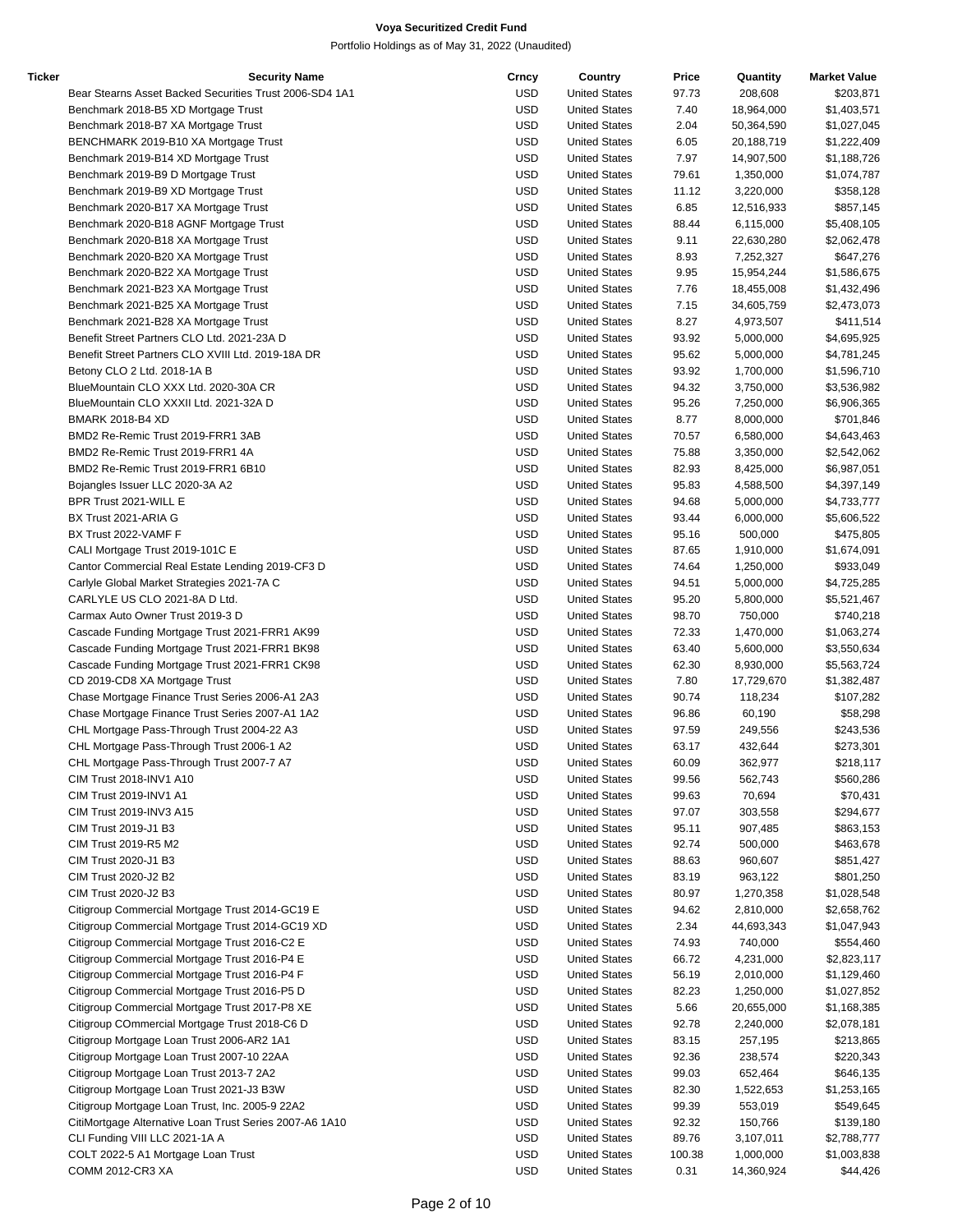| Ticker | <b>Security Name</b>                                                              | Crncy      | Country              | Price  | Quantity   | <b>Market Value</b> |
|--------|-----------------------------------------------------------------------------------|------------|----------------------|--------|------------|---------------------|
|        | COMM 2013-CR10 F Mortgage Trust                                                   | <b>USD</b> | <b>United States</b> | 90.37  | 1,230,000  | \$1,111,514         |
|        | COMM 2013-CR8 E Mortgage Trust                                                    | <b>USD</b> | <b>United States</b> | 96.05  | 13,001,000 | \$12,487,184        |
|        | COMM 2013-GAM D                                                                   | <b>USD</b> | <b>United States</b> | 94.72  | 4,900,000  | \$4,641,177         |
|        | COMM 2013-GAM F                                                                   | <b>USD</b> | <b>United States</b> | 90.65  | 1,255,000  | \$1,137,606         |
|        | COMM 2019-GC44 180B Mortgage Trust                                                | <b>USD</b> | <b>United States</b> | 89.94  | 5,530,000  | \$4,973,747         |
|        |                                                                                   |            |                      |        |            |                     |
|        | COMM 2020-CBM F Mortgage Trust                                                    | <b>USD</b> | <b>United States</b> | 88.46  | 1,820,000  | \$1,610,050         |
|        | Commonbond Student Loan Trust 2016-A B                                            | <b>USD</b> | <b>United States</b> | 93.12  | 134,841    | \$125,569           |
|        | Commonbond Student Loan Trust 2016-B                                              | <b>USD</b> | <b>United States</b> | 100.05 | 340,087    | \$340,259           |
|        | Commonbond Student Loan Trust 2017-AGS C                                          | <b>USD</b> | <b>United States</b> | 100.72 | 234,761    | \$236,461           |
|        | Commonbond Student Loan Trust 2017-BGS C                                          | <b>USD</b> | <b>United States</b> | 99.49  | 96,838     | \$96,348            |
|        | Commonbond Student Loan Trust 2018-BGS C                                          | <b>USD</b> | <b>United States</b> | 97.48  | 22,765     | \$22,192            |
|        | Commonbond Student Loan Trust 2020-AGS B                                          | <b>USD</b> | <b>United States</b> | 97.37  | 633,338    | \$616,679           |
|        | Connecticut Avenue Securities Trust 2020-R02 2M2                                  | <b>USD</b> | <b>United States</b> | 98.13  | 1,079,370  | \$1,059,155         |
|        | Connecticut Avenue Securities Trust 2022-R01 1B1                                  | <b>USD</b> | <b>United States</b> | 87.42  | 3,500,000  | \$3,059,815         |
|        |                                                                                   | <b>USD</b> |                      |        |            |                     |
|        | Connecticut Avenue Securities Trust 2022-R02 2B1                                  |            | <b>United States</b> | 91.98  | 1,500,000  | \$1,379,718         |
|        | CSAIL 2017-CX10 XE Commercial Mortgage Trust                                      | <b>USD</b> | <b>United States</b> | 4.19   | 16,406,000 | \$688,141           |
|        | CSMC 2019-AFC1 A3 Trust                                                           | <b>USD</b> | <b>United States</b> | 97.04  | 720,066    | \$698,730           |
|        | CSMC 2021-AFC1 M1 Trust                                                           | <b>USD</b> | <b>United States</b> | 93.41  | 1,000,000  | \$934,102           |
|        | CSMC Trust 2013-IVR3 B3                                                           | <b>USD</b> | <b>United States</b> | 98.40  | 207,629    | \$204,305           |
|        | CSMC Trust 2013-IVR5 B3                                                           | <b>USD</b> | <b>United States</b> | 98.81  | 263,164    | \$260,020           |
|        | CSMC Trust 2014-IVR1 B3                                                           | <b>USD</b> | <b>United States</b> | 97.98  | 349,259    | \$342,198           |
|        | CSMC Trust 2014-IVR2 B3                                                           | <b>USD</b> | <b>United States</b> | 98.03  | 349,068    | \$342,185           |
|        | CSMC Trust 2014-IVR3 B3                                                           | <b>USD</b> | <b>United States</b> | 98.28  | 433,427    | \$425,970           |
|        |                                                                                   | <b>USD</b> | <b>United States</b> | 79.85  |            |                     |
|        | DBJPM 16-C3 Mortgage Trust                                                        |            |                      |        | 2,630,000  | \$2,099,935         |
|        | DBWF 2015-LCM D Mortgage Trust                                                    | <b>USD</b> | <b>United States</b> | 83.39  | 1,000,000  | \$833,894           |
|        | Deephaven Residential Mortgage Trust 2021-4 M1                                    | USD        | <b>United States</b> | 87.83  | 2,000,000  | \$1,756,606         |
|        | Deutsche Mortgage Securities, Inc. Re-REMIC Trust Certificates Series 2007-WM1 A1 | USD        | <b>United States</b> | 98.08  | 332,114    | \$325,735           |
|        | Dewolf Park CLO Ltd. 2017-1A DR                                                   | <b>USD</b> | <b>United States</b> | 94.72  | 2,000,000  | \$1,894,356         |
|        | Domino's Pizza Master Issuer LLC 2018-1A A211                                     | <b>USD</b> | <b>United States</b> | 99.20  | 1,862,450  | \$1,847,537         |
|        | Domino's Pizza Master Issuer LLC 2018-1A A2I                                      | <b>USD</b> | <b>United States</b> | 99.35  | 1,399,250  | \$1,390,159         |
|        | Domino's Pizza Master Issuer LLC 2019-1A A2                                       | <b>USD</b> | <b>United States</b> | 92.75  | 1,319,625  | \$1,223,926         |
|        | DRB Prime Student Loan Trust 2017-A B                                             | <b>USD</b> | <b>United States</b> | 99.74  | 597,694    | \$596,116           |
|        | Dryden 49 Senior Loan Fund 2017-49A DR                                            | <b>USD</b> | <b>United States</b> | 95.02  |            |                     |
|        |                                                                                   |            |                      |        | 6,000,000  | \$5,701,164         |
|        | Dryden 77 CLO Ltd. 2020-77A ER                                                    | <b>USD</b> | <b>United States</b> | 88.57  | 2,100,000  | \$1,860,012         |
|        | Dryden 86 CLO Ltd. 2020-86A DR                                                    | <b>USD</b> | <b>United States</b> | 95.46  | 5,750,000  | \$5,489,128         |
|        | Dryden 95 CLO Ltd. 2021-95A D                                                     | <b>USD</b> | <b>United States</b> | 93.71  | 5,000,000  | \$4,685,470         |
|        | Dryden Senior Loan Fund 2021-92A E                                                | <b>USD</b> | <b>United States</b> | 91.71  | 4,400,000  | \$4,035,381         |
|        | Eagle RE 2021-2 M1C Ltd.                                                          | <b>USD</b> | <b>United States</b> | 94.50  | 1,000,000  | \$945,016           |
|        | ELFI Graduate Loan Program 2018-A B LLC                                           | <b>USD</b> | <b>United States</b> | 99.51  | 145,352    | \$144,640           |
|        | ELFI Graduate Loan Program 2019-A B LLC                                           | <b>USD</b> | <b>United States</b> | 95.80  | 831,215    | \$796,332           |
|        | Fannie Mae Connecticut Avenue Securities Trust 2020-SBT1 1M2                      | <b>USD</b> | <b>United States</b> | 95.12  | 3,900,000  | \$3,709,685         |
|        | Fannie Mae Connecticut Avenue Securities 16-C06 1M2                               | <b>USD</b> | <b>United States</b> | 102.91 | 783,108    | \$805,869           |
|        | Fannie Mae Connecticut Avenue Securities 2015-C04 2M2                             | USD        | <b>United States</b> | 103.49 | 492,196    |                     |
|        |                                                                                   |            |                      |        |            | \$509,353           |
|        | Fannie Mae Connecticut Avenue Securities 2016-C07 2M2                             | <b>USD</b> | <b>United States</b> | 103.15 | 1,820,399  | \$1,877,704         |
|        | Fannie Mae Connecticut Avenue Securities 2017-C01 1M2                             | <b>USD</b> | <b>United States</b> | 102.72 | 1,932,084  | \$1,984,680         |
|        | Fannie Mae Connecticut Avenue Securities 2017-C03 1M2                             | USD        | <b>United States</b> | 101.47 | 1,818,847  | \$1,845,638         |
|        | Fannie Mae Connecticut Avenue Securities 2017-C04 2M2                             | <b>USD</b> | <b>United States</b> | 100.79 | 1,580,599  | \$1,593,152         |
|        | Fannie Mae Connecticut Avenue Securities 2017-C07 2M2                             | <b>USD</b> | <b>United States</b> | 99.66  | 1,637,710  | \$1,632,154         |
|        | Fannie Mae Connecticut Avenue Securities 2017-CO6 2M2                             | <b>USD</b> | <b>United States</b> | 100.96 | 1,415,725  | \$1,429,323         |
|        | Fannie Mae Connecticut Avenue Securities 2018-C06 2M2                             | USD        | <b>United States</b> | 98.04  | 2,646,533  | \$2,594,596         |
|        | Fannie Mae Connecticut Avenue Securities 2021-R02 2B1                             | <b>USD</b> | <b>United States</b> | 89.86  | 1,000,000  | \$898,584           |
|        | Fannie Mae Connecticut Avenue Securities Trust 2019-R05 1B1                       | <b>USD</b> | <b>United States</b> | 98.76  | 951,970    | \$940,172           |
|        |                                                                                   |            |                      |        |            |                     |
|        | Fannie Mae Connecticut Avenue Securities Trust 2019-R06 2M2                       | <b>USD</b> | <b>United States</b> | 99.57  | 160,853    | \$160,167           |
|        | Fannie Mae Connecticut Avenue Securities Trust 2020-R01 1M2                       | <b>USD</b> | <b>United States</b> | 99.22  | 801,167    | \$794,895           |
|        | Figure Line of Credit Trust 2020-1 A                                              | USD        | <b>United States</b> | 97.95  | 1,124,855  | \$1,101,782         |
|        | Five Guys Holdings, Inc. 2017-1A A2                                               | <b>USD</b> | <b>United States</b> | 98.63  | 1,488,750  | \$1,468,418         |
|        | Flagstar Mortgage Trust 2018-2 B2                                                 | <b>USD</b> | <b>United States</b> | 94.04  | 913,176    | \$858,720           |
|        | Flagstar Mortgage Trust 2018-4 B3                                                 | <b>USD</b> | <b>United States</b> | 93.06  | 1,409,186  | \$1,311,447         |
|        | Flagstar Mortgage Trust 2018-5 B2                                                 | <b>USD</b> | <b>United States</b> | 96.20  | 1,994,421  | \$1,918,632         |
|        | Flagstar Mortgage Trust 2018-5 B3                                                 | <b>USD</b> | <b>United States</b> | 95.82  | 924,627    | \$886,011           |
|        |                                                                                   | <b>USD</b> |                      |        |            |                     |
|        | Flagstar Mortgage Trust 2018-6RR B1                                               |            | <b>United States</b> | 97.01  | 925,363    | \$897,649           |
|        | Flagstar Mortgage Trust 2019-1INV A15                                             | <b>USD</b> | <b>United States</b> | 97.30  | 352,272    | \$342,769           |
|        | Flagstar Mortgage Trust 2019-2 B2                                                 | USD        | <b>United States</b> | 91.64  | 949,371    | \$870,023           |
|        | Flagstar Mortgage Trust 2020-1NV B2A                                              | <b>USD</b> | <b>United States</b> | 90.75  | 4,799,772  | \$4,355,792         |
|        | Flagstar Mortgage Trust 2020-1NV B3                                               | <b>USD</b> | <b>United States</b> | 90.22  | 2,392,230  | \$2,158,283         |
|        | Freddie Mac Multifamily ML Certificates 2021-ML11 XUS                             | USD        | <b>United States</b> | 6.52   | 13,834,264 | \$902,011           |
|        | Freddie Mac Multifamily Structured Pass Through Certificates K-1515 X1            | <b>USD</b> | <b>United States</b> | 13.00  | 3,388,670  | \$440,606           |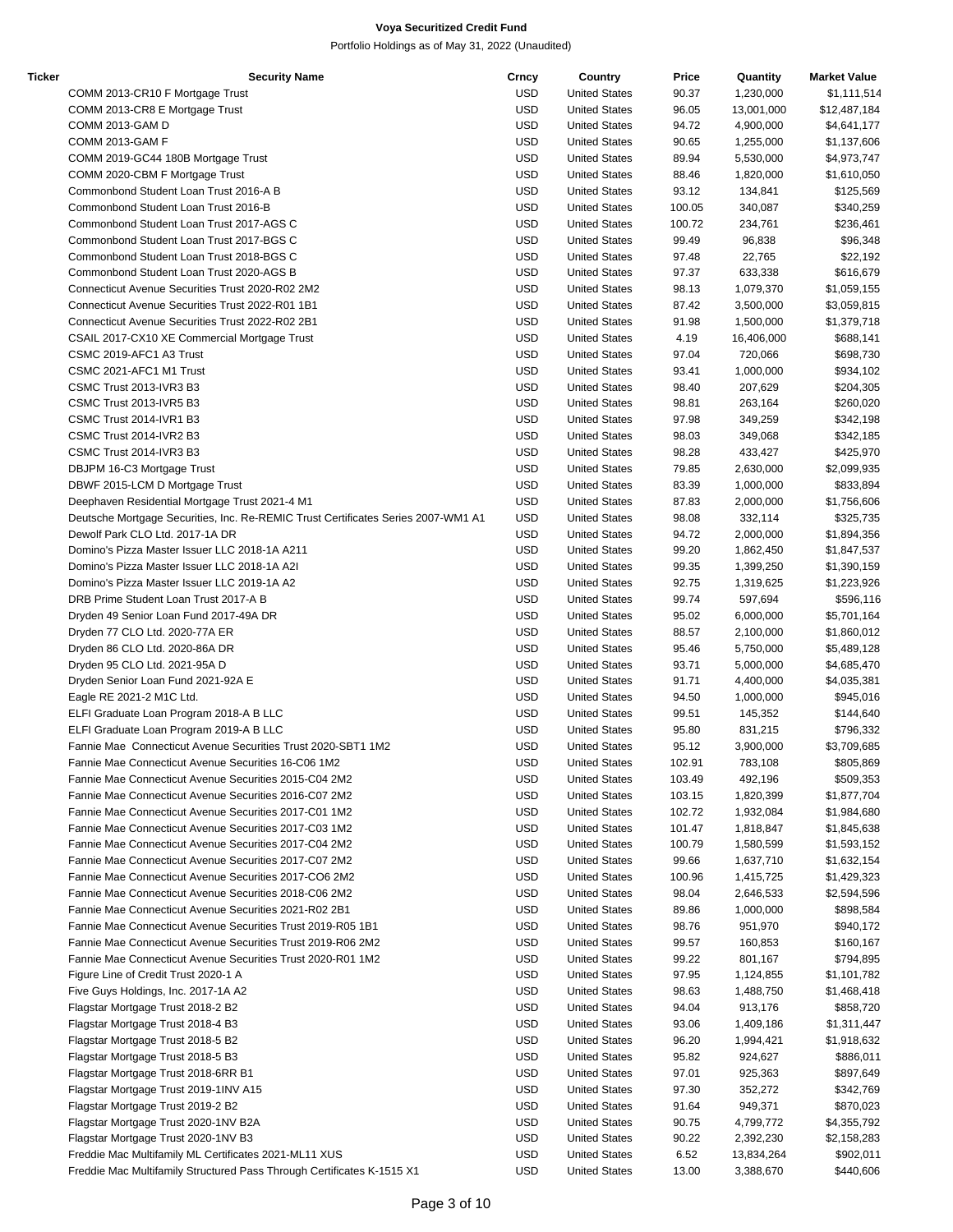| Ticker | <b>Security Name</b>                                                   | Crncy      | Country              | Price  | Quantity    | <b>Market Value</b> |
|--------|------------------------------------------------------------------------|------------|----------------------|--------|-------------|---------------------|
|        | Freddie Mac Multifamily Structured Pass Through Certificates K-1517 X1 | USD        | <b>United States</b> | 12.33  | 12,579,187  | \$1,550,545         |
|        | Freddie Mac Multifamily Structured Pass Through Certificates K-1521 X1 | <b>USD</b> | <b>United States</b> | 9.72   | 13,055,009  | \$1,269,370         |
|        | Freddie Mac Multifamily Structured Pass Through Certificates K107 X1   | <b>USD</b> | <b>United States</b> | 10.65  | 14,783,669  | \$1,574,075         |
|        | Freddie Mac Multifamily Structured Pass Through Certificates K110 X1   | USD        | <b>United States</b> | 10.55  | 9,074,317   | \$957,588           |
|        | Freddie Mac Multifamily Structured Pass Through Certificates K122 X1   | USD        | <b>United States</b> | 5.93   | 24,687,784  | \$1,464,062         |
|        | Freddie Mac Multifamily Structured Pass Through Certificates K123 X1   | USD        | <b>United States</b> | 5.22   | 29,748,260  | \$1,552,758         |
|        | Freddie Mac Multifamily Structured Pass Through Certificates KG01 X3   | USD        | <b>United States</b> | 17.89  | 22,039,000  | \$3,942,682         |
|        | Freddie Mac Multifamily Structured Pass Through Certificates KG04 X1   | <b>USD</b> | <b>United States</b> | 5.67   | 5,493,514   | \$311,360           |
|        | Freddie Mac STACR Remic Trust 2020-DNA2 M2                             | <b>USD</b> | <b>United States</b> | 99.45  | 1,579,244   | \$1,570,513         |
|        | Freddie Mac STACR REMIC Trust 2020-DNA4 M2                             | USD        | <b>United States</b> | 100.08 | 225,287     | \$225,458           |
|        | Freddie Mac STACR REMIC Trust 2020-DNA5 M2                             | USD        | <b>United States</b> | 100.17 | 1,552,706   | \$1,555,296         |
|        |                                                                        | <b>USD</b> |                      |        |             |                     |
|        | Freddie Mac STACR REMIC Trust 2020-DNA6 M2                             |            | <b>United States</b> | 99.18  | 3,000,000   | \$2,975,357         |
|        | Freddie Mac Stacr Remic Trust 2020-HQA2 M2                             | USD        | <b>United States</b> | 99.59  | 1,384,302   | \$1,378,617         |
|        | Freddie Mac STACR REMIC Trust 2020-HQA4 M2                             | <b>USD</b> | <b>United States</b> | 100.02 | 163,327     | \$163,353           |
|        | Freddie Mac STACR REMIC Trust 2021-DNA5 M2                             | <b>USD</b> | <b>United States</b> | 97.85  | 1,000,000   | \$978,452           |
|        | Freddie Mac STACR REMIC Trust 2021-DNA6 B1                             | <b>USD</b> | <b>United States</b> | 88.40  | 3,900,000   | \$3,447,501         |
|        | Freddie Mac STACR REMIC Trust 2021-HQA1 M2                             | USD        | <b>United States</b> | 93.21  | 2,000,000   | \$1,864,221         |
|        | Freddie Mac STACR REMIC Trust 2021-HQA3 M2                             | USD        | <b>United States</b> | 92.07  | 3,100,000   | \$2,854,214         |
|        | Freddie Mac STACR REMIC Trust 2021-HQA4 B1                             | USD        | <b>United States</b> | 88.56  | 5,000,000   | \$4,427,948         |
|        | Freddie Mac STACR REMIC Trust 2022-DNA1 B1                             | <b>USD</b> | <b>United States</b> | 87.09  | 10,000,000  | \$8,708,782         |
|        | Freddie Mac STACR REMIC Trust 2022-DNA1 M2                             | USD        | <b>United States</b> | 88.15  | 5,000,000   | \$4,407,557         |
|        | Freddie Mac STACR REMIC Trust 2022-DNA4 M2                             | <b>USD</b> | <b>United States</b> | 97.03  | 3,000,000   | \$2,910,781         |
|        | Freddie Mac STACR Trust 2018-DNA3 M2                                   | <b>USD</b> | <b>United States</b> | 99.41  | 1,878,013   | \$1,866,993         |
|        | Freddie Mac Stacr Trust 2018-HQA2 M2                                   | <b>USD</b> | <b>United States</b> | 99.25  | 3,600,000   | \$3,572,959         |
|        | Freddie Mac Structured Agency Credit Risk Debt Notes 2018-HQA1 M2      | <b>USD</b> | <b>United States</b> | 99.23  | 752,158     | \$746,340           |
|        | Freddie Mac Structured Agency Credit Risk Debt Notes 2019-HQA2 M2      | USD        | <b>United States</b> | 100.00 | $\mathbf 0$ | \$0                 |
|        | Freddie Mac Structured Agency Credit Risk Debt Notes 2021-DNA2 M2      | USD        | <b>United States</b> | 97.73  | 1,600,000   | \$1,563,602         |
|        | Freddie Mac Structured Agency Credit Risk Debt Notes 2021-DNA7 B1      | USD        | <b>United States</b> | 87.73  | 2,000,000   | \$1,754,559         |
|        | Freddie Mac Structured Agency Credit Risk Debt Notes 2022-DNA2 B1      | USD        | <b>United States</b> | 92.69  | 6,250,000   | \$5,793,418         |
|        | Freddie Mac Structured Agency Credit Risk Debt Notes 2022-DNA2 M1B     | USD        | <b>United States</b> | 94.93  | 5,000,000   | \$4,746,536         |
|        | Freddie Mac Structured Agency Credit Risk Debt Notes 2022-DNA2 M2      | USD        | <b>United States</b> | 91.65  | 5,500,000   | \$5,040,558         |
|        | FREMF 2016-K57 X2B Mortgage Trust                                      | <b>USD</b> | <b>United States</b> | 0.35   | 12,250,292  | \$42,626            |
|        | FREMF 2016-K57 D Mortgage Trust                                        | <b>USD</b> | <b>United States</b> | 74.66  | 4,833,678   | \$3,609,015         |
|        | FREMF 2016-K57 X2A Mortgage Trust                                      | USD        | <b>United States</b> | 0.32   |             | \$162,490           |
|        |                                                                        |            |                      |        | 50,932,517  |                     |
|        | FREMF 2016-K60 D Mortgage Trust                                        | USD        | <b>United States</b> | 72.37  | 16,828,000  | \$12,177,648        |
|        | FREMF 2016-K60 X2A Mortgage Trust                                      | <b>USD</b> | <b>United States</b> | 0.35   | 821,512,917 | \$2,907,252         |
|        | FREMF 2016-K60 X2B Mortgage Trust                                      | USD        | <b>United States</b> | 0.37   | 218,008,797 | \$805,957           |
|        | FREMF 2017-K64 D Mortgage Trust                                        | USD        | <b>United States</b> | 71.83  | 79,492,019  | \$57,096,804        |
|        | FREMF 2018-K156 C Mortgage Trust                                       | USD        | <b>United States</b> | 42.51  | 449,682     | \$191,167           |
|        | FREMF 2018-KBF2 C Mortgage Trust                                       | <b>USD</b> | <b>United States</b> | 97.49  | 912,250     | \$889,309           |
|        | FREMF 2019-KBF3 C Mortgage Trust                                       | USD        | <b>United States</b> | 99.82  | 7,638,268   | \$7,624,292         |
|        | FREMF 2019-KG01 C Mortgage Trust                                       | <b>USD</b> | <b>United States</b> | 59.78  | 2,300,000   | \$1,374,871         |
|        | FREMF 2019-KG01 X2A Mortgage Trust                                     | <b>USD</b> | <b>United States</b> | 0.38   | 29,322,481  | \$112,279           |
|        | FREMF 2019-KG01 X2B Mortgage Trust                                     | <b>USD</b> | <b>United States</b> | 0.48   | 3,260,000   | \$15,714            |
|        | FREMF Mortgage Trust 2012-K23 X2B                                      | <b>USD</b> | <b>United States</b> | 0.02   | 160,388,405 | \$32,960            |
|        | FRR Re-REMIC Trust 2018-C1 CK32                                        | <b>USD</b> | <b>United States</b> | 94.21  | 3,326,000   | \$3,133,424         |
|        | Galaxy XXIII CLO Ltd. 2017-23A DR                                      | USD        | <b>United States</b> | 94.59  | 4,500,000   | \$4,256,766         |
|        | Galton Funding Mortgage Trust 2018-2 A51                               | <b>USD</b> | <b>United States</b> | 99.53  | 681,969     | \$678,748           |
|        | Galton Funding Mortgage Trust 2019-1 A21                               | <b>USD</b> | <b>United States</b> | 99.72  | 65,680      | \$65,497            |
|        | Galton Funding Mortgage Trust 2019-1 B2                                | <b>USD</b> | <b>United States</b> | 95.51  | 958,016     | \$914,977           |
|        | GAM RE-REMIC TR 2021-FFR2 BK44                                         | <b>USD</b> | <b>United States</b> | 88.98  | 7,374,672   | \$6,561,990         |
|        | GAM RE-REMIC TR 2021-FFR2 BK78                                         | <b>USD</b> | <b>United States</b> | 80.13  | 7,087,000   | \$5,678,776         |
|        | GAM RE-REMIC TR 2021-FFR2 C730                                         | <b>USD</b> | <b>United States</b> | 85.33  | 5,395,000   | \$4,603,706         |
|        | GAM RE-REMIC TR 2021-FFR2 CK44                                         | <b>USD</b> | <b>United States</b> | 83.25  | 6,557,000   | \$5,458,450         |
|        | GAM RE-REMIC TR 2021-FFR2 CK49                                         | USD        | <b>United States</b> | 85.05  | 5,334,000   | \$4,536,772         |
|        | GAM RE-REMIC TR 2021-FFR2 CK78                                         | <b>USD</b> | <b>United States</b> | 64.67  | 4,526,000   | \$2,927,136         |
|        | GAM RE-REMIC TR 2021-FFR2 D730                                         | <b>USD</b> | <b>United States</b> | 83.18  | 5,392,000   | \$4,485,170         |
|        |                                                                        |            |                      |        |             |                     |
|        | GAM RE-REMIC TR 2021-FFR2 DK49                                         | <b>USD</b> | <b>United States</b> | 79.84  | 5,331,000   | \$4,256,089         |
|        | GAM Re-REMIC Trust 2021-FRR1 1B                                        | <b>USD</b> | <b>United States</b> | 78.66  | 3,000,000   | \$2,359,696         |
|        | GAM Re-REMIC Trust 2021-FRR1 1C                                        | <b>USD</b> | <b>United States</b> | 70.76  | 7,423,000   | \$5,252,470         |
|        | GAM Re-REMIC Trust 2021-FRR1 1D                                        | <b>USD</b> | <b>United States</b> | 68.13  | 11,147,000  | \$7,594,619         |
|        | GAM Re-REMIC Trust 2021-FRR1 1E                                        | <b>USD</b> | <b>United States</b> | 67.22  | 5,000,000   | \$3,361,192         |
|        | GAM Re-REMIC Trust 2021-FRR1 2B                                        | USD        | <b>United States</b> | 72.77  | 5,000,000   | \$3,638,294         |
|        | GAM Re-REMIC Trust 2021-FRR1 2C                                        | <b>USD</b> | <b>United States</b> | 67.83  | 8,020,000   | \$5,439,891         |
|        | GAM Resecuritization Trust 2022-FRR3 BK47                              | <b>USD</b> | <b>United States</b> | 82.54  | 9,937,000   | \$8,201,680         |
|        | GAM Resecuritization Trust 2022-FRR3 BK61                              | <b>USD</b> | <b>United States</b> | 79.84  | 6,762,000   | \$5,398,704         |
|        | GAM Resecuritization Trust 2022-FRR3 BK89                              | <b>USD</b> | <b>United States</b> | 70.28  | 7,361,000   | \$5,173,301         |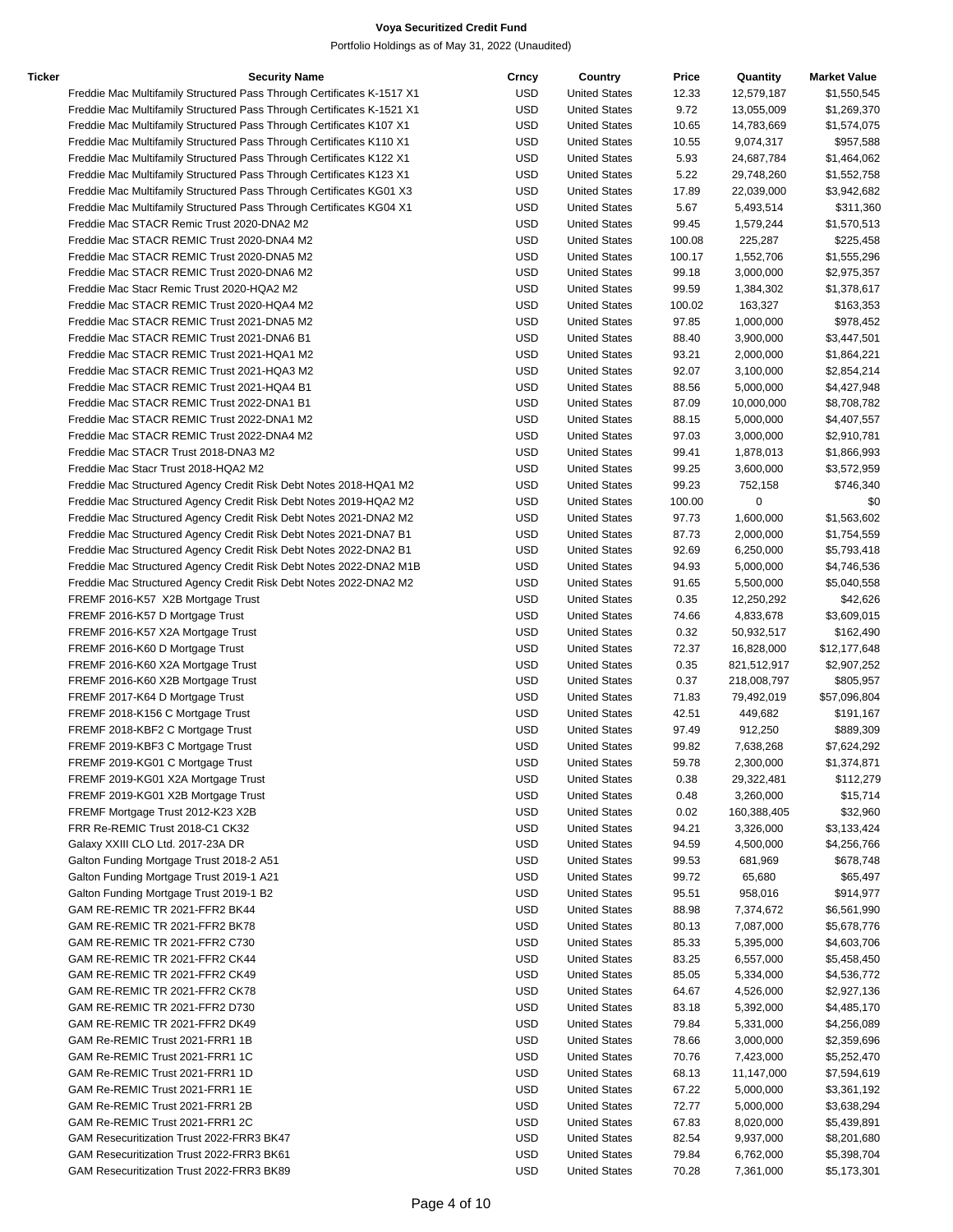| Ticker | <b>Security Name</b>                                               | Crncy      | Country              | Price  | Quantity   | <b>Market Value</b> |
|--------|--------------------------------------------------------------------|------------|----------------------|--------|------------|---------------------|
|        | GAM Resecuritization Trust 2022-FRR3 C728                          | <b>USD</b> | <b>United States</b> | 88.60  | 3,846,000  | \$3,407,394         |
|        | GAM Resecuritization Trust 2022-FRR3 CK47                          | <b>USD</b> | <b>United States</b> | 85.56  | 3,915,000  | \$3,349,722         |
|        | GAM Resecuritization Trust 2022-FRR3 CK61                          | USD        | <b>United States</b> | 75.48  | 4,744,000  | \$3,580,887         |
|        | GAM Resecuritization Trust 2022-FRR3 CK71                          | USD        | <b>United States</b> | 75.20  | 3,310,000  | \$2,489,272         |
|        | GAM Resecuritization Trust 2022-FRR3 CK89                          | <b>USD</b> | <b>United States</b> | 65.76  | 3,856,000  | \$2,535,517         |
|        | GAM Resecuritization Trust 2022-FRR3 D728                          | USD        | <b>United States</b> | 86.32  | 3,849,000  | \$3,322,637         |
|        | GAM Resecuritization Trust 2022-FRR3 DK27                          | <b>USD</b> | <b>United States</b> | 96.83  | 5,194,000  | \$5,029,457         |
|        | GAM Resecuritization Trust 2022-FRR3 DK41                          | <b>USD</b> | <b>United States</b> | 87.59  | 3,094,000  | \$2,710,185         |
|        | GAM Resecuritization Trust 2022-FRR3 DK47                          | <b>USD</b> | <b>United States</b> | 83.71  | 3,914,000  | \$3,276,581         |
|        | GAM Resecuritization Trust 2022-FRR3 EK27                          | USD        | <b>United States</b> | 95.79  |            |                     |
|        | GAM Resecuritization Trust 2022-FRR3 EK41                          |            |                      |        | 1,295,000  | \$1,240,449         |
|        |                                                                    | USD        | <b>United States</b> | 84.19  | 2,064,000  | \$1,737,583         |
|        | Greystone Commercial Real Estate Notes 2021-FL3 E                  | USD        | <b>United States</b> | 93.89  | 2,250,000  | \$2,112,557         |
|        | GS Mortage-Backed Securities Trust 2020-PJ1 A1                     | <b>USD</b> | <b>United States</b> | 96.08  | 172,029    | \$165,287           |
|        | GS Mortage-Backed Securities Trust 2020-PJ1 A4                     | USD        | <b>United States</b> | 95.91  | 292,449    | \$280,499           |
|        | GS Mortage-Backed Securities Trust 2020-PJ1 A8                     | USD        | <b>United States</b> | 96.08  | 688,150    | \$661,182           |
|        | GS Mortage-Backed Securities Trust 2020-PJ1 B3                     | <b>USD</b> | <b>United States</b> | 89.64  | 2,136,903  | \$1,915,561         |
|        | GS Mortgage Securities Corp. II 2011-GC3 X                         | <b>USD</b> | <b>United States</b> | 0.30   | 4,220,407  | \$12,812            |
|        | GS Mortgage Securities Trust 2012-GCJ7 D                           | USD        | <b>United States</b> | 92.45  | 2,000,000  | \$1,849,000         |
|        | GS Mortgage Securities Trust 2012-GCJ7 E                           | USD        | <b>United States</b> | 81.00  | 5,540,000  | \$4,487,400         |
|        | GS Mortgage Securities Trust 2013-GC16 G                           | USD        | <b>United States</b> | 65.33  | 500,000    | \$326,636           |
|        | GS Mortgage Securities Trust 2019-GC38 XA                          | <b>USD</b> | <b>United States</b> | 5.03   | 6,305,317  | \$317,170           |
|        | GS Mortgage Securities Trust 2019-GC39 D                           | USD        | <b>United States</b> | 77.35  | 2,170,000  | \$1,678,439         |
|        | GS Mortgage Securities Trust 2019-GC40 XA                          | USD        | <b>United States</b> | 5.40   | 14,433,686 | \$780,132           |
|        | GS Mortgage Securities Trust 2021-GSA3 D                           | USD        | <b>United States</b> | 68.48  | 1,800,000  | \$1,232,723         |
|        | GS Mortgage Securities Trust 2021-GSA3 E                           | <b>USD</b> | <b>United States</b> | 62.28  | 500,000    | \$311,382           |
|        | GS Mortgage-Backed Securities Corp. Trust 2019-PJ1 B3              | USD        | <b>United States</b> | 99.58  | 938,316    | \$934,368           |
|        | GS Mortgage-Backed Securities Corp. Trust 2019-PJ2 A1              | USD        | <b>United States</b> | 99.37  | 110,176    | \$109,480           |
|        | GS Mortgage-Backed Securities Corp. Trust 2019-PJ2 B2              | USD        | <b>United States</b> | 97.68  | 936,308    | \$914,622           |
|        | GS Mortgage-Backed Securities Corp. Trust 2019-PJ3 A1              | <b>USD</b> | <b>United States</b> | 98.72  | 125,279    | \$123,674           |
|        | GS Mortgage-Backed Securities Corp. Trust 2019-PJ3 B1              | USD        | <b>United States</b> | 96.31  | 923,993    | \$889,882           |
|        | GS Mortgage-Backed Securities Corp. Trust 2019-PJ3 B2              | USD        | <b>United States</b> | 95.24  | 3,498,548  | \$3,331,991         |
|        | GS Mortgage-Backed Securities Corp. Trust 2019-PJ3 B3              | USD        | <b>United States</b> | 94.26  | 2,991,092  | \$2,819,481         |
|        |                                                                    | <b>USD</b> | <b>United States</b> | 81.52  |            |                     |
|        | GS Mortgage-Backed Securities Corp. Trust 2021-PJ3 B3              |            |                      |        | 1,262,767  | \$1,029,451         |
|        | GS Mortgage-Backed Securities Trust 2021-GR3 B3                    | USD        | <b>United States</b> | 82.42  | 990,353    | \$816,251           |
|        | GS Mortgage-Backed Securities Trust 2021-GR3 B4                    | USD        | <b>United States</b> | 78.49  | 990,353    | \$777,374           |
|        | GSAA Home Equity Trust 2006-14 A3A                                 | USD        | <b>United States</b> | 39.67  | 2,513,201  | \$996,901           |
|        | GSAA Home Equity Trust 2007-1 1A1                                  | <b>USD</b> | <b>United States</b> | 35.99  | 952,950    | \$342,978           |
|        | GSR Mortgage Loan Trust 2005-AR5 2A3                               | USD        | <b>United States</b> | 64.92  | 98,311     | \$63,820            |
|        | GSR Mortgage Loan Trust 2006-AR1 2A1                               | USD        | <b>United States</b> | 99.99  | 208,409    | \$208,395           |
|        | HarborView Mortgage Loan Trust 2006-14 2A1A                        | USD        | <b>United States</b> | 89.87  | 586,817    | \$527,377           |
|        | HarborView Mortgage Loan Trust 2007-5 A1A                          | <b>USD</b> | <b>United States</b> | 93.89  | 730,636    | \$686,016           |
|        | Helios Issuer LLC 2020-AA A                                        | <b>USD</b> | <b>United States</b> | 91.67  | 1,575,499  | \$1,444,324         |
|        | Helios Issuer, LLC 2018-1A A                                       | USD        | <b>United States</b> | 96.27  | 867,503    | \$835,133           |
|        | Helios Issuer, LLC 2018-1A B                                       | <b>USD</b> | <b>United States</b> | 96.78  | 2,122,607  | \$2,054,248         |
|        | Home RE 2019-1 M2 Ltd.                                             | <b>USD</b> | Bermuda              | 99.62  | 4,000,000  | \$3,984,794         |
|        | HPLY Trust 2019-HIT E                                              | <b>USD</b> | <b>United States</b> | 100.00 | 0          | \$0                 |
|        | Hundred Acre Wood Trust 2021-INV3 B3                               | USD        | <b>United States</b> | 83.77  | 2,512,401  | \$2,104,660         |
|        | Imperial Fund Mortgage Trust 2021-NQM4 M1                          | USD        | <b>United States</b> | 83.58  | 1,500,000  | \$1,253,709         |
|        | IndyMac INDX Mortgage Loan Trust 2006-AR2 2A1                      | <b>USD</b> | <b>United States</b> | 78.01  | 2,626,171  | \$2,048,690         |
|        | J.G. Wentworth XLI LLC 2018-1A B                                   | USD        | <b>United States</b> | 99.44  | 643,795    | \$640,165           |
|        | J.P. Morgan Chase Commercial Mortgage Securities Trust 2019-ICON E | USD        | <b>United States</b> | 93.31  | 5,860,000  | \$5,468,048         |
|        | J.P. Morgan Chase Commercial Mortgage Securities Trust 2019-MFP E  | USD        | <b>United States</b> | 95.35  | 1,930,000  | \$1,840,197         |
|        | J.P. Morgan Mortgage Trust 2019-2 A15                              | <b>USD</b> | <b>United States</b> | 100.05 | 59,941     | \$59,970            |
|        | J.P. Morgan Mortgage Trust 2019-2 A3                               | <b>USD</b> | <b>United States</b> | 100.05 | 41,209     | \$41,229            |
|        | J.P. Morgan Mortgage Trust 2019-2 B1                               | USD        | <b>United States</b> | 100.08 | 940,171    | \$940,891           |
|        | J.P. Morgan Mortgage Trust 2019-2 B2                               | USD        | <b>United States</b> | 97.29  | 940,171    | \$914,686           |
|        |                                                                    |            |                      |        |            |                     |
|        | J.P. Morgan Mortgage Trust 2019-LTV1 B2                            | USD        | <b>United States</b> | 96.89  | 1,152,500  | \$1,116,629         |
|        | J.P. Morgan Mortgage Trust 2021-14 B4                              | USD        | <b>United States</b> | 78.02  | 1,484,682  | \$1,158,296         |
|        | J.P. Morgan Mortgage Trust 2022-1 B3                               | USD        | <b>United States</b> | 80.05  | 1,687,714  | \$1,350,967         |
|        | JG Wentworth XLII LLC 2018-2A B                                    | USD        | <b>United States</b> | 96.09  | 750,000    | \$720,656           |
|        | JP Morgan Chase Commercial Mortgage Securities Trust 2011-C4 G     | <b>USD</b> | <b>United States</b> | 92.85  | 1,410,000  | \$1,309,255         |
|        | JP Morgan Chase Commercial Mortgage Securities Trust 2013-C13 F    | <b>USD</b> | <b>United States</b> | 81.89  | 5,000,000  | \$4,094,606         |
|        | JP Morgan Chase Commercial Mortgage Securities Trust 2020-LOOP E   | USD        | <b>United States</b> | 78.10  | 1,330,000  | \$1,038,682         |
|        | JP Morgan Chase Commercial Mortgage Securities Trust 2020-LOOP F   | USD        | <b>United States</b> | 60.65  | 1,360,000  | \$824,798           |
|        | JP Morgan Mortgage Trust 2006-S2 1A18                              | USD        | <b>United States</b> | 64.62  | 471,846    | \$304,913           |
|        | JP Morgan Mortgage Trust 2007-A3 1A1                               | USD        | <b>United States</b> | 93.10  | 114,005    | \$106,141           |
|        | JP Morgan Mortgage Trust 2007-S1 2A22                              | <b>USD</b> | <b>United States</b> | 50.19  | 947,305    | \$475,488           |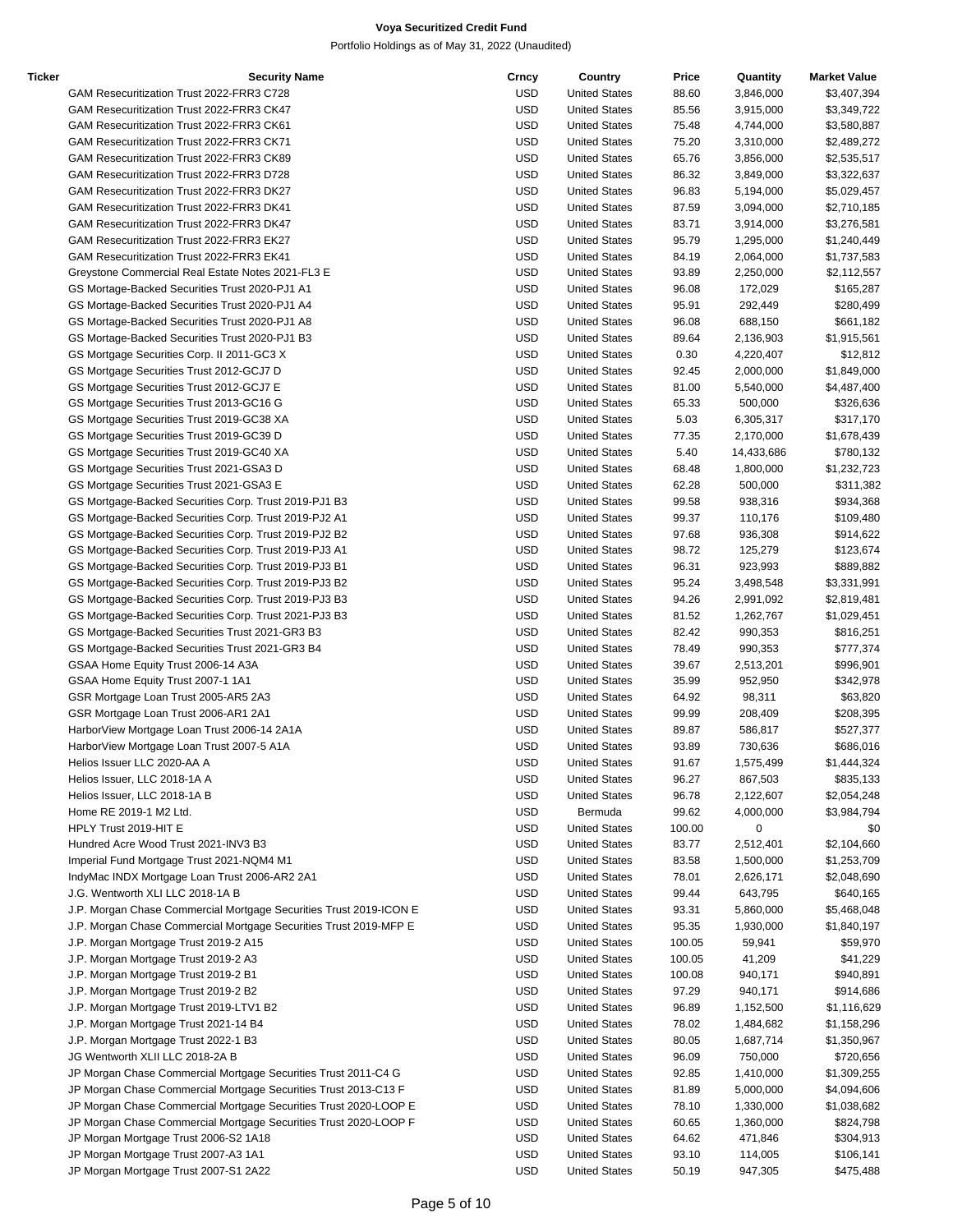| Ticker | <b>Security Name</b>                                   | Crncy      | Country              | Price  | Quantity   | <b>Market Value</b> |
|--------|--------------------------------------------------------|------------|----------------------|--------|------------|---------------------|
|        | JP Morgan Mortgage Trust 2014-1 B5                     | <b>USD</b> | <b>United States</b> | 94.45  | 1,329,427  | \$1,255,705         |
|        | JP Morgan Mortgage Trust 2014-5 B4                     | <b>USD</b> | <b>United States</b> | 86.09  | 786,000    | \$676,680           |
|        | JP Morgan Mortgage Trust 2015-4 B4                     | <b>USD</b> | <b>United States</b> | 83.04  | 1,363,289  | \$1,132,135         |
|        | JP Morgan Mortgage Trust 2016-1 B4                     | <b>USD</b> | <b>United States</b> | 90.61  | 1,000,000  | \$906,138           |
|        | JP Morgan Mortgage Trust 2017-1 B4                     | <b>USD</b> | <b>United States</b> | 92.78  | 3,450,751  | \$3,201,507         |
|        | JP Morgan Mortgage Trust 2017-3 B1                     | <b>USD</b> | <b>United States</b> | 95.41  | 867,435    | \$827,620           |
|        | JP Morgan Mortgage Trust 2017-4 B2                     | <b>USD</b> | <b>United States</b> | 95.23  | 1,356,541  | \$1,291,838         |
|        | JP Morgan Mortgage Trust 2017-6 B4                     | <b>USD</b> | <b>United States</b> | 93.10  | 1,358,564  | \$1,264,861         |
|        |                                                        | <b>USD</b> |                      |        |            |                     |
|        | JP Morgan Mortgage Trust 2018-3 B2                     |            | <b>United States</b> | 93.76  | 1,469,144  | \$1,377,509         |
|        | JP Morgan Mortgage Trust 2018-3 B3                     | <b>USD</b> | <b>United States</b> | 91.02  | 2,081,665  | \$1,894,672         |
|        | JP Morgan Mortgage Trust 2018-4 B1                     | <b>USD</b> | <b>United States</b> | 94.53  | 1,002,054  | \$947,196           |
|        | JP Morgan Mortgage Trust 2018-4 B2                     | <b>USD</b> | <b>United States</b> | 93.88  | 2,095,203  | \$1,967,080         |
|        | JP Morgan Mortgage Trust 2018-6 1A10                   | <b>USD</b> | <b>United States</b> | 96.37  | 331,324    | \$319,289           |
|        | JP Morgan Mortgage Trust 2018-8 B1                     | <b>USD</b> | <b>United States</b> | 95.81  | 1,847,855  | \$1,770,388         |
|        | JP Morgan Mortgage Trust 2018-8 B2                     | <b>USD</b> | <b>United States</b> | 95.58  | 923,928    | \$883,054           |
|        | JP Morgan Mortgage Trust 2018-9 B2                     | <b>USD</b> | <b>United States</b> | 94.28  | 923,325    | \$870,498           |
|        | JP Morgan Mortgage Trust 2018-9 B3                     | <b>USD</b> | <b>United States</b> | 92.29  | 925,213    | \$853,841           |
|        | JP Morgan Mortgage Trust 2019-1 A3                     | <b>USD</b> | <b>United States</b> | 99.23  | 149,270    | \$148,126           |
|        | JP Morgan Mortgage Trust 2019-5 B1                     | <b>USD</b> | <b>United States</b> | 98.18  | 9,280      | \$9,111             |
|        | JP Morgan Mortgage Trust 2019-5 B2                     | <b>USD</b> | <b>United States</b> | 97.79  | 1,953,550  | \$1,910,365         |
|        | JP Morgan Mortgage Trust 2019-6 B1                     | <b>USD</b> | <b>United States</b> | 94.45  | 947,556    | \$894,957           |
|        |                                                        | <b>USD</b> | <b>United States</b> | 97.29  |            | \$1,843,831         |
|        | JP Morgan Mortgage Trust 2019-6 B2                     |            |                      |        | 1,895,112  |                     |
|        | JP Morgan Mortgage Trust 2019-7 A15                    | <b>USD</b> | <b>United States</b> | 96.18  | 478,307    | \$460,031           |
|        | JP Morgan Mortgage Trust 2019-7 B3A                    | <b>USD</b> | <b>United States</b> | 91.73  | 2,816,220  | \$2,583,196         |
|        | JP Morgan Mortgage Trust 2019-8 A15                    | <b>USD</b> | <b>United States</b> | 96.33  | 428,599    | \$412,870           |
|        | JP Morgan Mortgage Trust 2019-8 B3A                    | <b>USD</b> | <b>United States</b> | 92.96  | 2,831,491  | \$2,632,130         |
|        | JP Morgan Mortgage Trust 2019-9 B2A                    | <b>USD</b> | <b>United States</b> | 90.74  | 2,462,321  | \$2,234,282         |
|        | JP Morgan Mortgage Trust 2019-HYB1 B1                  | <b>USD</b> | <b>United States</b> | 101.46 | 2,999,458  | \$3,043,132         |
|        | JP Morgan Mortgage Trust 2019-INV1 B2                  | <b>USD</b> | <b>United States</b> | 95.58  | 1,646,422  | \$1,573,726         |
|        | JP Morgan Mortgage Trust 2019-INV2 A15                 | <b>USD</b> | <b>United States</b> | 97.37  | 489,819    | \$476,949           |
|        | JP Morgan Mortgage Trust 2019-INV2 A3                  | <b>USD</b> | <b>United States</b> | 97.36  | 212,255    | \$206,648           |
|        | JP Morgan Mortgage Trust 2019-INV3 B3                  | <b>USD</b> | <b>United States</b> | 92.73  | 3,350,721  | \$3,107,077         |
|        | JP Morgan Mortgage Trust 2019-LTV2 B2                  | <b>USD</b> | <b>United States</b> | 97.04  | 1,897,284  | \$1,841,132         |
|        | JP Morgan Mortgage Trust 2019-LTV2 B3                  | <b>USD</b> | <b>United States</b> | 96.99  | 1,897,284  | \$1,840,265         |
|        |                                                        | <b>USD</b> |                      | 99.42  | 23,866     | \$23,727            |
|        | JP Morgan Mortgage Trust 2019-LTV3 A15                 |            | <b>United States</b> |        |            |                     |
|        | JP Morgan Mortgage Trust 2019-LTV3 A5                  | <b>USD</b> | <b>United States</b> | 99.39  | 96,992     | \$96,396            |
|        | JP Morgan Mortgage Trust 2019-LTV3 B2                  | <b>USD</b> | <b>United States</b> | 95.25  | 959,583    | \$913,965           |
|        | JP Morgan Mortgage Trust 2019-LTV3 B3                  | <b>USD</b> | <b>United States</b> | 95.07  | 2,398,957  | \$2,280,615         |
|        | JP Morgan Mortgage Trust 2020-1 A7                     | <b>USD</b> | <b>United States</b> | 94.91  | 405,441    | \$384,786           |
|        | JP Morgan Mortgage Trust 2020-2 A15                    | <b>USD</b> | <b>United States</b> | 95.79  | 350,902    | \$336,129           |
|        | JP Morgan Mortgage Trust 2020-3 B2                     | <b>USD</b> | <b>United States</b> | 90.11  | 1,430,489  | \$1,289,063         |
|        | JP Morgan Mortgage Trust 2020-4 B1                     | <b>USD</b> | <b>United States</b> | 89.91  | 1,488,531  | \$1,338,275         |
|        | JP Morgan Mortgage Trust 2020-5 B1                     | <b>USD</b> | <b>United States</b> | 90.87  | 2,401,970  | \$2,182,583         |
|        | JP Morgan Mortgage Trust 2020-8 B3                     | <b>USD</b> | <b>United States</b> | 87.54  | 1,439,702  | \$1,260,295         |
|        | JP Morgan Mortgage Trust 2020-LTV1 A15                 | <b>USD</b> | <b>United States</b> | 99.42  | 131,835    | \$131,074           |
|        | JP Morgan Trust 2015-1 B3                              | <b>USD</b> | <b>United States</b> | 98.85  | 2,010,187  | \$1,987,093         |
|        | JP Morgan Trust 2015-3 B3                              | <b>USD</b> | <b>United States</b> | 96.46  | 505,343    | \$487,440           |
|        | JP Morgan Trust 2015-3 B4                              | <b>USD</b> | <b>United States</b> | 89.92  | 866,534    | \$779,208           |
|        |                                                        |            |                      |        |            |                     |
|        | JPMBB Commercial Mortgage Securities Trust 2013-C15 XC | <b>USD</b> | <b>United States</b> | 2.06   | 30,178,467 | \$622,265           |
|        | JPMBB Commercial Mortgage Securities Trust 2013-C17 D  | <b>USD</b> | <b>United States</b> | 95.87  | 3,550,000  | \$3,403,223         |
|        | JPMBB Commercial Mortgage Securities Trust 2013-C17 E  | <b>USD</b> | <b>United States</b> | 91.18  | 6,047,000  | \$5,513,558         |
|        | JPMBB Commercial Mortgage Securities Trust 2013-C17 F  | <b>USD</b> | <b>United States</b> | 81.23  | 734,000    | \$596,200           |
|        | JPMBB Commercial Mortgage Securities Trust 2014-C26 XD | <b>USD</b> | <b>United States</b> | 1.12   | 46,979,000 | \$524,380           |
|        | JPMBB Commercial Mortgage Securities Trust 2014-C26 XE | <b>USD</b> | <b>United States</b> | 1.03   | 34,428,000 | \$355,042           |
|        | Laurel Road Prime Student Loan Trust 2018-B BFX        | <b>USD</b> | <b>United States</b> | 99.48  | 464,225    | \$461,828           |
|        | Laurel Road Prime Student Loan Trust 2019-A BFX        | <b>USD</b> | <b>United States</b> | 95.77  | 1,037,846  | \$993,946           |
|        | LCSS Financing 2018-A A LLC                            | <b>USD</b> | <b>United States</b> | 92.00  | 842,267    | \$774,877           |
|        | Lehman XS Trust Series 2005-5N 3A1B                    | <b>USD</b> | <b>United States</b> | 100.27 | 95,814     | \$96,070            |
|        | Loanpal Solar Loan Ltd. 2020-3GS B                     | <b>USD</b> | <b>United States</b> | 91.39  | 1,911,081  | \$1,746,508         |
|        |                                                        | <b>USD</b> |                      |        |            |                     |
|        | LSTAR Commercial Mortgage Trust 2016-4 F               |            | <b>United States</b> | 75.64  | 13,000,000 | \$9,832,744         |
|        | Magnetite XXVI Ltd. 2020-26A DR                        | <b>USD</b> | <b>United States</b> | 93.48  | 5,000,000  | \$4,673,955         |
|        | Marlette Funding Trust 2018-4A C                       | <b>USD</b> | <b>United States</b> | 99.90  | 404,475    | \$404,077           |
|        | Marlette Funding Trust 2019-3A C                       | <b>USD</b> | <b>United States</b> | 99.95  | 4,501,007  | \$4,498,927         |
|        | Marlette Funding Trust 2020-1A C                       | <b>USD</b> | <b>United States</b> | 99.95  | 1,288,461  | \$1,287,868         |
|        | MBRT 2019-MBR H1                                       | <b>USD</b> | <b>United States</b> | 94.32  | 3,000,000  | \$2,829,512         |
|        | Mello Mortgage Capital Acceptance 2018-MTG2 B2         | <b>USD</b> | <b>United States</b> | 95.43  | 1,956,883  | \$1,867,450         |
|        | Mello Mortgage Capital Acceptance 2021-MTG3 B3         | <b>USD</b> | <b>United States</b> | 80.27  | 978,983    | \$785,787           |
|        |                                                        |            |                      |        |            |                     |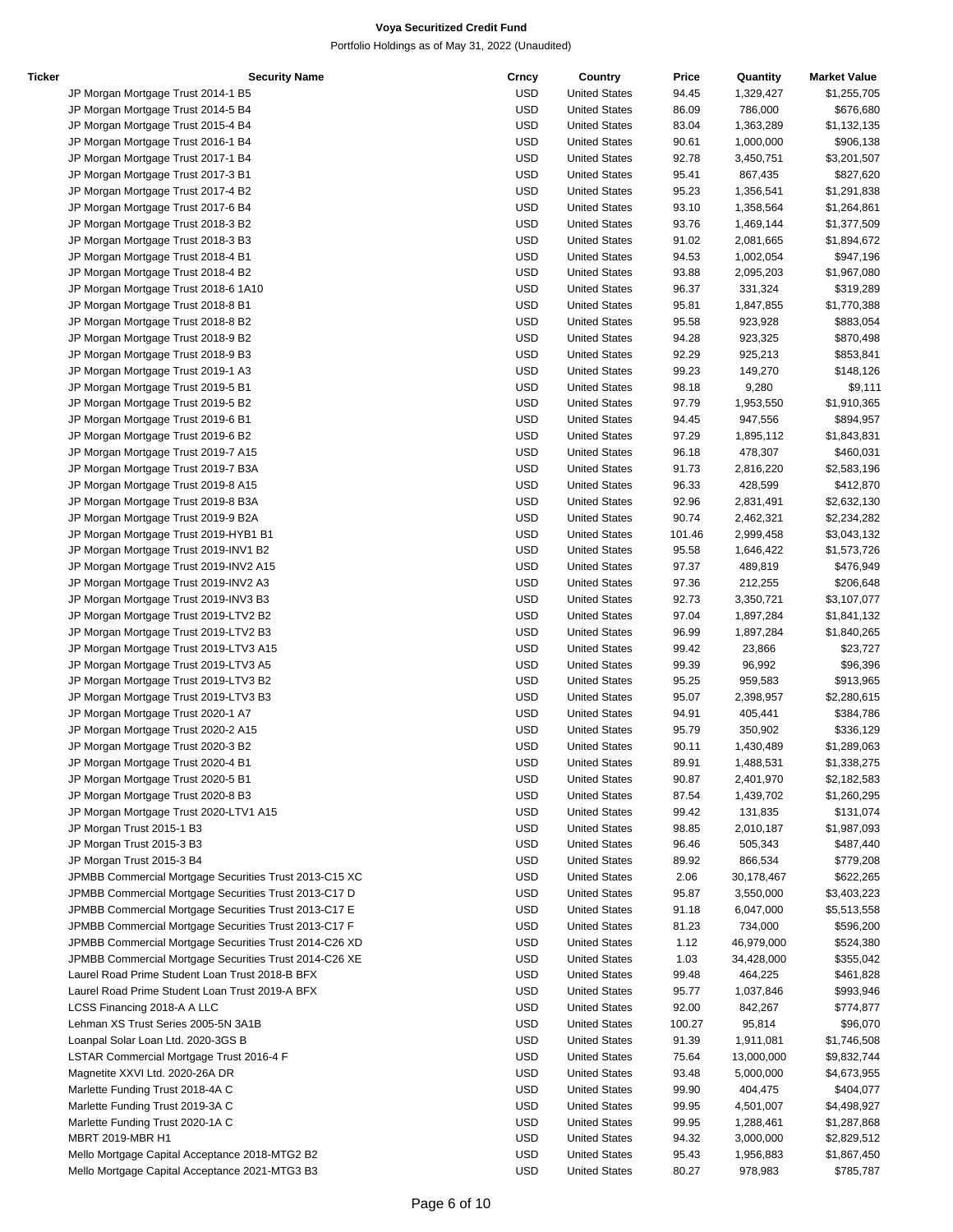| Ticker | <b>Security Name</b>                                          | Crncy      | Country              | Price  | Quantity   | <b>Market Value</b> |
|--------|---------------------------------------------------------------|------------|----------------------|--------|------------|---------------------|
|        | Mello Mortgage Capital Acceptance 2022-INV1 B3                | <b>USD</b> | <b>United States</b> | 80.82  | 2,483,520  | \$2,007,280         |
|        | Mello Warehouse Securitization Trust 2020-2 C                 | <b>USD</b> | <b>United States</b> | 99.36  | 1,140,000  | \$1,132,759         |
|        | MFA 2020-NQM3 A3 Trust                                        | USD        | <b>United States</b> | 97.07  | 492,867    | \$478,437           |
|        | MFA 2021-INV2 M1 Trust                                        | USD        | <b>United States</b> | 86.10  | 3,489,000  | \$3,004,039         |
|        | MFRA Trust 2021-INV1 M1                                       | <b>USD</b> | <b>United States</b> | 94.06  | 700,000    | \$658,445           |
|        | Mill City Mortgage Loan Trust 2017-2 M2                       | USD        | <b>United States</b> | 96.87  | 900,000    | \$871,823           |
|        | Mill City Mortgage Trust 2015-2 B2                            | <b>USD</b> | <b>United States</b> | 96.06  | 1,800,000  | \$1,729,106         |
|        | Mill City Solar Loan 2019-2GS A Ltd.                          | <b>USD</b> | <b>United States</b> | 95.49  | 1,660,310  | \$1,585,404         |
|        | Morgan Stanley Bank of America Merrill Lynch Trust 2012-C5 C  | <b>USD</b> | <b>United States</b> | 99.30  | 4,930,763  | \$4,896,109         |
|        |                                                               |            |                      |        |            |                     |
|        | Morgan Stanley Bank of America Merrill Lynch Trust 2012-C5 G  | USD        | <b>United States</b> | 98.53  | 11,330,000 | \$11,163,315        |
|        | Morgan Stanley Bank of America Merrill Lynch Trust 2012-C6 E  | USD        | <b>United States</b> | 96.70  | 4,050,000  | \$3,916,213         |
|        | Morgan Stanley Bank of America Merrill Lynch Trust 2013-C13 F | USD        | <b>United States</b> | 77.41  | 2,360,000  | \$1,826,807         |
|        | Morgan Stanley Bank of America Merrill Lynch Trust 2013-C13 G | USD        | <b>United States</b> | 60.45  | 4,880,000  | \$2,950,159         |
|        | Morgan Stanley Bank of America Merrill Lynch Trust 2013-C8 E  | USD        | <b>United States</b> | 94.72  | 5,500,000  | \$5,209,848         |
|        | Morgan Stanley Bank of America Merrill Lynch Trust 2014-C15 E | USD        | <b>United States</b> | 92.15  | 5,000,000  | \$4,607,685         |
|        | Morgan Stanley Bank of America Merrill Lynch Trust 2015-C26 E | USD        | <b>United States</b> | 83.54  | 9,950,000  | \$8,312,448         |
|        | Morgan Stanley Bank of America Merrill Lynch Trust 2015-C26 F | <b>USD</b> | <b>United States</b> | 77.54  | 7,861,000  | \$6,095,695         |
|        | Morgan Stanley Capital I Trust 2011-C1 K                      | USD        | <b>United States</b> | 9.92   | 3,650,000  | \$362,130           |
|        | Morgan Stanley Capital I Trust 2011-C1 L                      | USD        | <b>United States</b> | 7.94   | 2,600,000  | \$206,438           |
|        | Morgan Stanley Capital I Trust 2011-C1 M                      | USD        | <b>United States</b> | 4.96   | 680,158    | \$33,738            |
|        | Morgan Stanley Capital I Trust 2016-BNK2 D                    | <b>USD</b> | <b>United States</b> | 81.13  | 1,590,000  | \$1,289,891         |
|        | Morgan Stanley Capital I Trust 2016-BNK2 F                    | USD        | <b>United States</b> | 53.23  | 6,893,000  | \$3,668,901         |
|        | Morgan Stanley Capital I Trust 2019-H7 XA                     | USD        | <b>United States</b> | 6.83   | 40,628,001 | \$2,775,701         |
|        | Morgan Stanley Capital I Trust 2019-H7 XD                     | <b>USD</b> | <b>United States</b> | 8.26   | 6,586,500  | \$543,735           |
|        | Morgan Stanley Capital I, Inc. 2017-HR2 XA                    | <b>USD</b> | <b>United States</b> | 3.33   |            | \$588,819           |
|        |                                                               |            |                      |        | 17,679,112 |                     |
|        | Morgan Stanley Capital I, Inc. 2017-HR2 XD                    | USD        | <b>United States</b> | 7.57   | 15,555,000 | \$1,177,129         |
|        | Morgan Stanley Mortgage Loan Trust 2005-10 4A1                | USD        | <b>United States</b> | 68.78  | 127,449    | \$87,658            |
|        | Morgan Stanley Mortgage Loan Trust 2005-5AR 1B1               | USD        | <b>United States</b> | 104.16 | 900,000    | \$937,396           |
|        | Mosaic Solar Loan Trust 2018-1A A                             | <b>USD</b> | <b>United States</b> | 97.84  | 1,163,039  | \$1,137,926         |
|        | Mosaic Solar Loan Trust 2018-2-GS A                           | USD        | <b>United States</b> | 97.70  | 1,072,371  | \$1,047,685         |
|        | Mosaic Solar Loan Trust 2018-2-GS B                           | USD        | <b>United States</b> | 97.98  | 1,165,185  | \$1,141,689         |
|        | Mosaic Solar Loan Trust 2020-1A B                             | <b>USD</b> | <b>United States</b> | 93.47  | 1,489,344  | \$1,392,062         |
|        | Mosaic Solar Loan Trust 2021-1A B                             | <b>USD</b> | <b>United States</b> | 87.64  | 1,083,352  | \$949,433           |
|        | Mosaic Solar Loans 2017-2A A LLC                              | USD        | <b>United States</b> | 96.75  | 776,640    | \$751,372           |
|        | Multifamily Connecticut Avenue Securities Trust 2020-01 M10   | USD        | <b>United States</b> | 91.56  | 4,000,000  | \$3,662,399         |
|        | Navient Private Education Refi Loan Trust 2020-HA A           | USD        | <b>United States</b> | 96.13  | 386,862    | \$371,879           |
|        | Navient Private Education Refi Loan Trust 2021-F B            | <b>USD</b> | <b>United States</b> | 82.84  | 850,000    | \$704,110           |
|        | Neuberger Berman Loan Advisers CLO 31 Ltd. 2019-31A CR        | USD        | <b>United States</b> | 94.49  | 2,400,000  | \$2,267,714         |
|        | Neuberger Berman Loan Advisers Clo 42 Ltd. 2021-42A D         | USD        | <b>United States</b> | 91.01  | 2,250,000  | \$2,047,619         |
|        |                                                               |            |                      |        |            |                     |
|        | Neuberger Berman Loan Advisers Clo 44 Ltd. 2021-44A D         | USD        | <b>United States</b> | 91.19  | 4,850,000  | \$4,422,938         |
|        | New Residential Mortgage Loan Trust 2017-6A B2                | <b>USD</b> | <b>United States</b> | 98.16  | 1,924,119  | \$1,888,700         |
|        | NYACK Park CLO Ltd. 2021-1A D                                 | <b>USD</b> | <b>United States</b> | 92.60  | 3,000,000  | \$2,778,111         |
|        | NYACK Park CLO Ltd. 2021-1A E                                 | USD        | <b>United States</b> | 90.39  | 2,000,000  | \$1,807,792         |
|        | Oaktown Re VII Ltd. 2021-2 M1C                                | <b>USD</b> | <b>United States</b> | 92.93  | 3,800,000  | \$3,531,310         |
|        | Oaktree CLO 2020-1A ER Ltd.                                   | <b>USD</b> | <b>United States</b> | 88.35  | 3,000,500  | \$2,650,879         |
|        | Oaktree CLO Ltd. 2021-1A D                                    | <b>USD</b> | <b>United States</b> | 94.91  | 3,000,000  | \$2,847,162         |
|        | OBX 2019-EXP1 1A3 Trust                                       | <b>USD</b> | <b>United States</b> | 96.50  | 68,991     | \$66,576            |
|        | OBX 2019-EXP3 1A9 Trust                                       | USD        | <b>United States</b> | 97.12  | 187,305    | \$181,915           |
|        | OBX 2019-INV2 A25 Trust                                       | <b>USD</b> | <b>United States</b> | 98.61  | 166,909    | \$164,586           |
|        | OBX 2020-EXP3 1A9 Trust                                       | USD        | <b>United States</b> | 96.18  | 351,721    | \$338,283           |
|        | OBX 2020-INV1 A21 Trust                                       | <b>USD</b> | <b>United States</b> | 96.61  | 392,938    | \$379,616           |
|        | OBX 2022-J1 A14 Trust                                         | <b>USD</b> | <b>United States</b> | 86.01  | 1,500,000  | \$1,290,117         |
|        | Oceanview Mortgage Trust 2021-5 B3                            | <b>USD</b> | <b>United States</b> | 80.97  | 3,860,296  | \$3,125,688         |
|        | OHA Credit Partners XVI 2021-16A D                            | USD        | <b>United States</b> | 92.40  | 6,000,000  | \$5,543,976         |
|        |                                                               |            |                      |        |            |                     |
|        | Pagaya AI Debt Trust 2022-1 B                                 | USD        | <b>United States</b> | 93.26  | 3,850,000  | \$3,590,376         |
|        | Palmer Square CLO 2015-2A DR2 Ltd.                            | USD        | <b>United States</b> | 89.33  | 4,750,000  | \$4,243,284         |
|        | Palmer Square CLO 2021-3A E Ltd.                              | <b>USD</b> | <b>United States</b> | 90.49  | 4,500,000  | \$4,072,041         |
|        | Palmer Square CLO 2021-4A D Ltd.                              | USD        | <b>United States</b> | 93.92  | 4,550,000  | \$4,273,155         |
|        | Palmer Square CLO Ltd. 2021-2A E                              | <b>USD</b> | <b>United States</b> | 91.98  | 3,800,000  | \$3,495,134         |
|        | Palmer Square Loan Funding 2021-2A D Ltd.                     | <b>USD</b> | <b>United States</b> | 86.99  | 3,125,000  | \$2,718,334         |
|        | Popular ABS Mortgage Pass-Through Trust 2005-D A5             | <b>USD</b> | <b>United States</b> | 98.55  | 117,466    | \$115,762           |
|        | Prima Capital CRE Securitization 2019-7A C Ltd.               | <b>USD</b> | <b>United States</b> | 92.81  | 2,170,000  | \$2,013,912         |
|        | Prima Capital CRE Securitization 2019-7A D Ltd.               | USD        | <b>United States</b> | 86.13  | 10,000,000 | \$8,612,587         |
|        | Provident Funding Mortgage Trust 2020-1 B3                    | USD        | <b>United States</b> | 89.93  | 1,139,902  | \$1,025,136         |
|        | PSMC 2019-2 A1 Trust                                          | <b>USD</b> | <b>United States</b> | 99.64  | 57,386     | \$57,181            |
|        | PSMC 2019-3 A12 Trust                                         | USD        | <b>United States</b> | 99.61  | 292,993    | \$291,838           |
|        | Radnor RE 2021-1 M1C Ltd.                                     | <b>USD</b> | <b>United States</b> | 93.79  | 2,900,000  | \$2,720,029         |
|        |                                                               |            |                      |        |            |                     |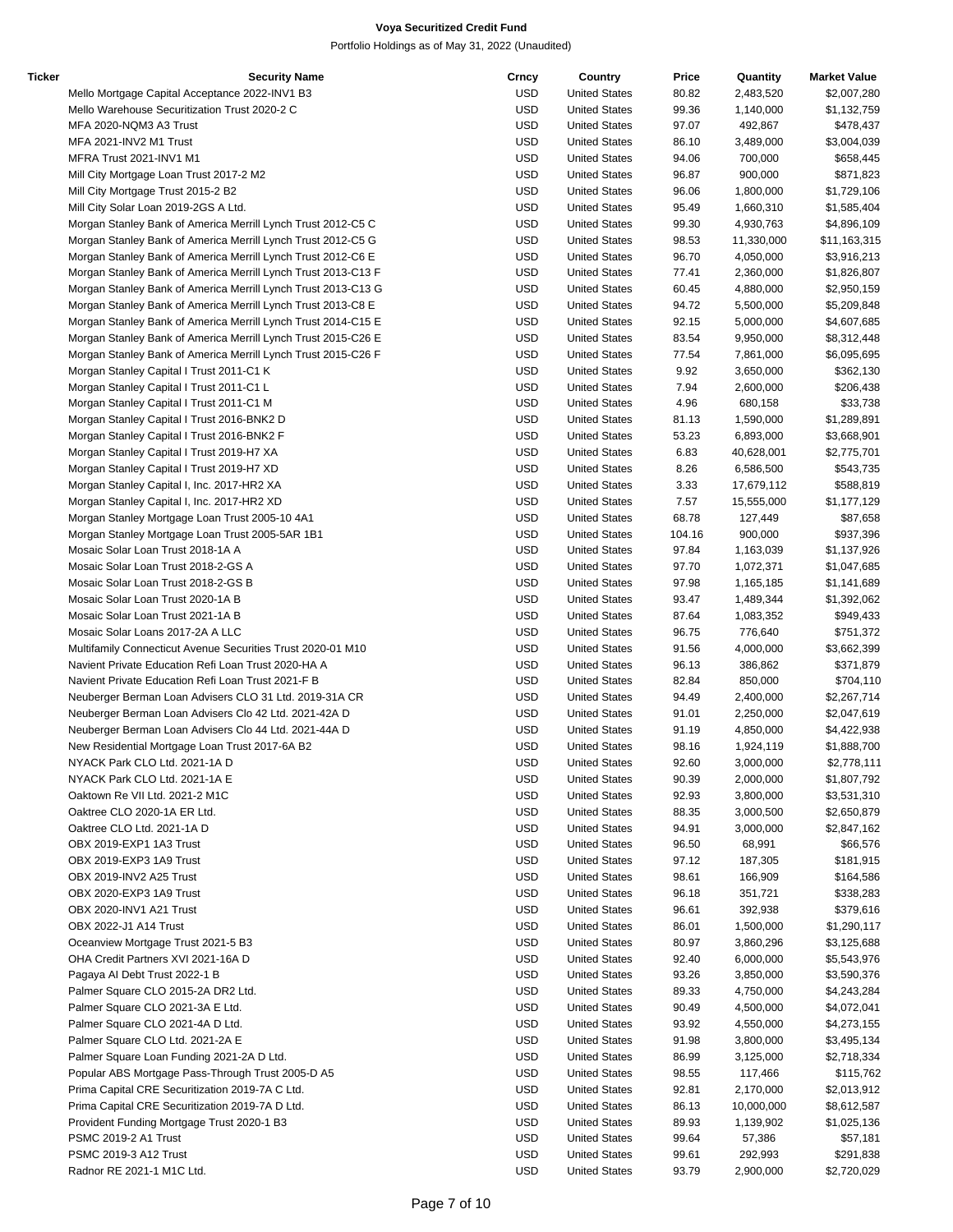| Ticker | <b>Security Name</b>                                              | Crncy      | Country              | Price  | Quantity    | <b>Market Value</b> |
|--------|-------------------------------------------------------------------|------------|----------------------|--------|-------------|---------------------|
|        | RCKT Mortgage Trust 2019-1 A13                                    | USD        | <b>United States</b> | 96.26  | 126,665     | \$121,932           |
|        | RCKT Mortgage Trust 2019-1 B1A                                    | <b>USD</b> | <b>United States</b> | 93.54  | 1,322,172   | \$1,236,712         |
|        | RCKT Mortgage Trust 2019-1 B2A                                    | <b>USD</b> | <b>United States</b> | 93.22  | 944,408     | \$880,363           |
|        | RCKT Mortgage Trust 2020-1 B2A                                    | <b>USD</b> | <b>United States</b> | 90.48  | 1,931,359   | \$1,747,581         |
|        | Renaissance Home Equity Loan Trust 2005-3 AF4                     | USD        | <b>United States</b> | 100.45 | 488,213     | \$490,392           |
|        | Renaissance Home Equity Loan Trust 2005-4 A6                      | <b>USD</b> | <b>United States</b> | 91.12  | 559,244     | \$509,582           |
|        | Santander Drive Auto Receivables Trust 2019-1 D                   | <b>USD</b> | <b>United States</b> | 100.26 | 3,123,900   | \$3,132,170         |
|        | Santander Drive Auto Receivables Trust 2019-3 D                   | <b>USD</b> | <b>United States</b> | 99.93  | 4,200,000   | \$4,197,045         |
|        | Sequoia Mortgage Trust 2013-9 B2                                  | USD        | <b>United States</b> | 97.55  | 324,828     | \$316,868           |
|        | Sequoia Mortgage Trust 2015-3 B3                                  | USD        | <b>United States</b> | 86.74  | 272,951     | \$236,749           |
|        | Sequoia Mortgage Trust 2017-2 B2                                  | <b>USD</b> | <b>United States</b> | 94.61  | 1,928,940   | \$1,824,913         |
|        |                                                                   | <b>USD</b> |                      |        |             |                     |
|        | Sequoia Mortgage Trust 2017-5 B3                                  |            | <b>United States</b> | 93.40  | 2,641,082   | \$2,466,655         |
|        | Sequoia Mortgage Trust 2017-CH1 B2B                               | USD        | <b>United States</b> | 94.25  | 901,520     | \$849,693           |
|        | Sequoia Mortgage Trust 2019-2 B3                                  | <b>USD</b> | <b>United States</b> | 91.78  | 1,385,745   | \$1,271,792         |
|        | Sequoia Mortgage Trust 2019-4 A19                                 | <b>USD</b> | <b>United States</b> | 93.78  | 384,049     | \$360,162           |
|        | Sequoia Mortgage Trust 2019-5 B2                                  | <b>USD</b> | <b>United States</b> | 91.42  | 470,185     | \$429,841           |
|        | Sequoia Mortgage Trust 2019-5 B3                                  | USD        | <b>United States</b> | 91.13  | 470,185     | \$428,487           |
|        | Sequoia Mortgage Trust 2019-CH1 B2B                               | USD        | <b>United States</b> | 99.96  | 655,169     | \$654,920           |
|        | Sequoia Mortgage Trust 2019-CH2 B2B                               | USD        | <b>United States</b> | 100.42 | 1,658,000   | \$1,664,931         |
|        | Sequoia Mortgage Trust 2019-CH3 A13                               | <b>USD</b> | <b>United States</b> | 99.43  | 973,036     | \$967,499           |
|        | Sequoia Mortgage Trust 2019-CH3 B1B                               | USD        | <b>United States</b> | 93.52  | 2,903,902   | \$2,715,595         |
|        | Sequoia Mortgage Trust 2019-CH3 B2B                               | <b>USD</b> | <b>United States</b> | 98.75  | 1,710,023   | \$1,688,719         |
|        | Sequoia Mortgage Trust 2020-2 B2                                  | <b>USD</b> | <b>United States</b> | 90.71  | 962,131     | \$872,784           |
|        | Sequoia Mortgage Trust 2020-2 B3                                  | <b>USD</b> | <b>United States</b> | 90.24  | 2,403,821   | \$2,169,235         |
|        | Sequoia Mortgage Trust 2020-3 B3                                  | USD        | <b>United States</b> | 86.12  | 1,935,977   | \$1,667,252         |
|        | Sequoia Mortgage Trust 2021-7 B3                                  | USD        | <b>United States</b> | 81.50  | 2,515,793   | \$2,050,410         |
|        | Series RR 2014-1 F Trust                                          | <b>USD</b> | <b>United States</b> | 88.38  | 9,066,000   | \$8,012,875         |
|        | SG Commercial Mortgage Securities Trust 2020-COVE E               | <b>USD</b> | <b>United States</b> | 91.21  | 3,320,000   | \$3,028,284         |
|        | Shellpoint Co-Originator Trust 2017-2 B3                          | USD        | <b>United States</b> | 94.81  | 1,342,104   | \$1,272,436         |
|        | SMB Private Education Loan Trust 2014-A C                         | <b>USD</b> | <b>United States</b> | 90.25  | 2,623,000   | \$2,367,301         |
|        | SMB Private Education Loan Trust 2017-A B                         | <b>USD</b> | <b>United States</b> | 96.69  | 1,000,000   | \$966,893           |
|        |                                                                   |            |                      |        |             |                     |
|        | Sofi Consumer Loan Program 2018-3 C Trust                         | <b>USD</b> | <b>United States</b> | 100.07 | 864,415     | \$865,004           |
|        | SoFi Consumer Loan Program 2018-4 D Trust                         | USD        | <b>United States</b> | 100.17 | 1,500,000   | \$1,502,496         |
|        | SoFi Consumer Loan Program 2019-3 D Trust                         | USD        | <b>United States</b> | 100.04 | 2,500,000   | \$2,500,914         |
|        | SoFi Consumer Loan Program 2019-4 D Trust                         | USD        | <b>United States</b> | 99.30  | 600,000     | \$595,777           |
|        | SoFi Consumer Loan Program 2020-1 C Trust                         | <b>USD</b> | <b>United States</b> | 99.10  | 3,200,000   | \$3,171,065         |
|        | SoFi Consumer Loan Program 2020-1 D Trust                         | USD        | <b>United States</b> | 98.63  | 1,780,000   | \$1,755,637         |
|        | SoFi Consumer Loan Program 2021-1 D Trust                         | <b>USD</b> | <b>United States</b> | 93.10  | 950,000     | \$884,476           |
|        | SoFi Professional Loan Program 2016-B B                           | <b>USD</b> | <b>United States</b> | 100.07 | 1,600,000   | \$1,601,198         |
|        | SoFi Professional Loan Program 2016-E C                           | <b>USD</b> | <b>United States</b> | 100.38 | 3,265,000   | \$3,277,523         |
|        | SoFi Professional Loan Program 2017-A C                           | USD        | <b>United States</b> | 99.13  | 1,525,000   | \$1,511,755         |
|        | SoFi Professional Loan Program 2017-C C                           | <b>USD</b> | <b>United States</b> | 98.98  | 1,250,000   | \$1,237,278         |
|        | SoFi Professional Loan Program 2017-D BFX LLC                     | USD        | <b>United States</b> | 98.45  | 1,250,000   | \$1,230,664         |
|        | SoFi Professional Loan Program 2017-E C LLC                       | <b>USD</b> | <b>United States</b> | 98.39  | 1,000,000   | \$983,922           |
|        | SoFi Professional Loan Program 2017-F BFX LLC                     | <b>USD</b> | <b>United States</b> | 97.05  | 4,000,000   | \$3,881,984         |
|        | Sofi Professional Loan Program 2018-C BFX Trust                   | USD        | <b>United States</b> | 97.86  | 2,000,000   | \$1,957,118         |
|        | Sofi Professional Loan Program 2018-D BFX Trust                   | USD        | <b>United States</b> | 97.59  | 2,100,000   | \$2,049,460         |
|        | SoFi Professional Loan Program 2020-B BFX Trust                   | <b>USD</b> | <b>United States</b> | 89.77  | 5,050,000   | \$4,533,423         |
|        | SoFi Professional Loan Program 2020-C BFX Trust                   | USD        | <b>United States</b> | 94.46  | 4,100,000   | \$3,872,867         |
|        | Sonic Capital LLC 2020-1A A2I                                     | USD        | <b>United States</b> | 100.00 | $\mathbf 0$ | \$0                 |
|        | Sound Point Clo XIV Ltd. 2016-3A DR                               | <b>USD</b> | <b>United States</b> | 97.04  | 4,500,000   | \$4,366,926         |
|        | Starwood Mortgage Residential Trust 2020-1                        | <b>USD</b> | <b>United States</b> | 93.41  | 3,000,000   | \$2,802,442         |
|        | Starwood Mortgage Residential Trust 2020-3 A2                     | USD        | <b>United States</b> | 97.60  | 2,000,000   | \$1,951,917         |
|        | Starwood Mortgage Residential Trust 2020-INV1 M1                  | USD        | <b>United States</b> | 97.71  | 2,500,000   | \$2,442,661         |
|        |                                                                   |            |                      |        |             |                     |
|        | Structured Adjustable Rate Mortgage Loan Trust 2005-4 3A1         | USD        | <b>United States</b> | 94.51  | 82,019      | \$77,519            |
|        | Structured Asset Securities Corp. Mortgage Loan Trust 2006-BC5 A4 | USD        | <b>United States</b> | 98.26  | 163,505     | \$160,663           |
|        | Sunnova Helios Issuer II LLC 2021-B B                             | USD        | <b>United States</b> | 91.76  | 8,159,283   | \$7,487,154         |
|        | Sunnova Sol II Issuer LLC 2020-2A A                               | USD        | <b>United States</b> | 87.61  | 3,860,993   | \$3,382,503         |
|        | Sunnova Sol Issuer LLC 2020-1A A                                  | <b>USD</b> | <b>United States</b> | 90.36  | 3,511,303   | \$3,172,976         |
|        | Sunrun Atlas Issuer 2019-2 A LLC                                  | <b>USD</b> | <b>United States</b> | 93.62  | 3,404,893   | \$3,187,810         |
|        | Sunrun Jupiter Issuer 2022-1A A LLC                               | USD        | <b>United States</b> | 97.31  | 6,950,000   | \$6,763,045         |
|        | Sunrun Xanadu Issuer 2019-1A A LLC                                | USD        | <b>United States</b> | 95.68  | 1,691,174   | \$1,618,055         |
|        | Symphony CLO XIV Ltd. 2014-14A DR                                 | USD        | <b>United States</b> | 98.65  | 4,200,000   | \$4,143,103         |
|        | Symphony Static CLO I Ltd. 2021-1A D                              | USD        | <b>United States</b> | 90.60  | 7,000,000   | \$6,341,720         |
|        | TBW Mortgage-Backed Trust 2006-6 A5B                              | USD        | <b>United States</b> | 31.92  | 3,937,066   | \$1,256,648         |
|        | TCW CLO 2017-1A DRR Ltd.                                          | <b>USD</b> | <b>United States</b> | 96.79  | 2,000,000   | \$1,935,786         |
|        | TCW CLO 2020-1A DRR Ltd.                                          | <b>USD</b> | <b>United States</b> | 94.58  | 6,000,000   | \$5,674,674         |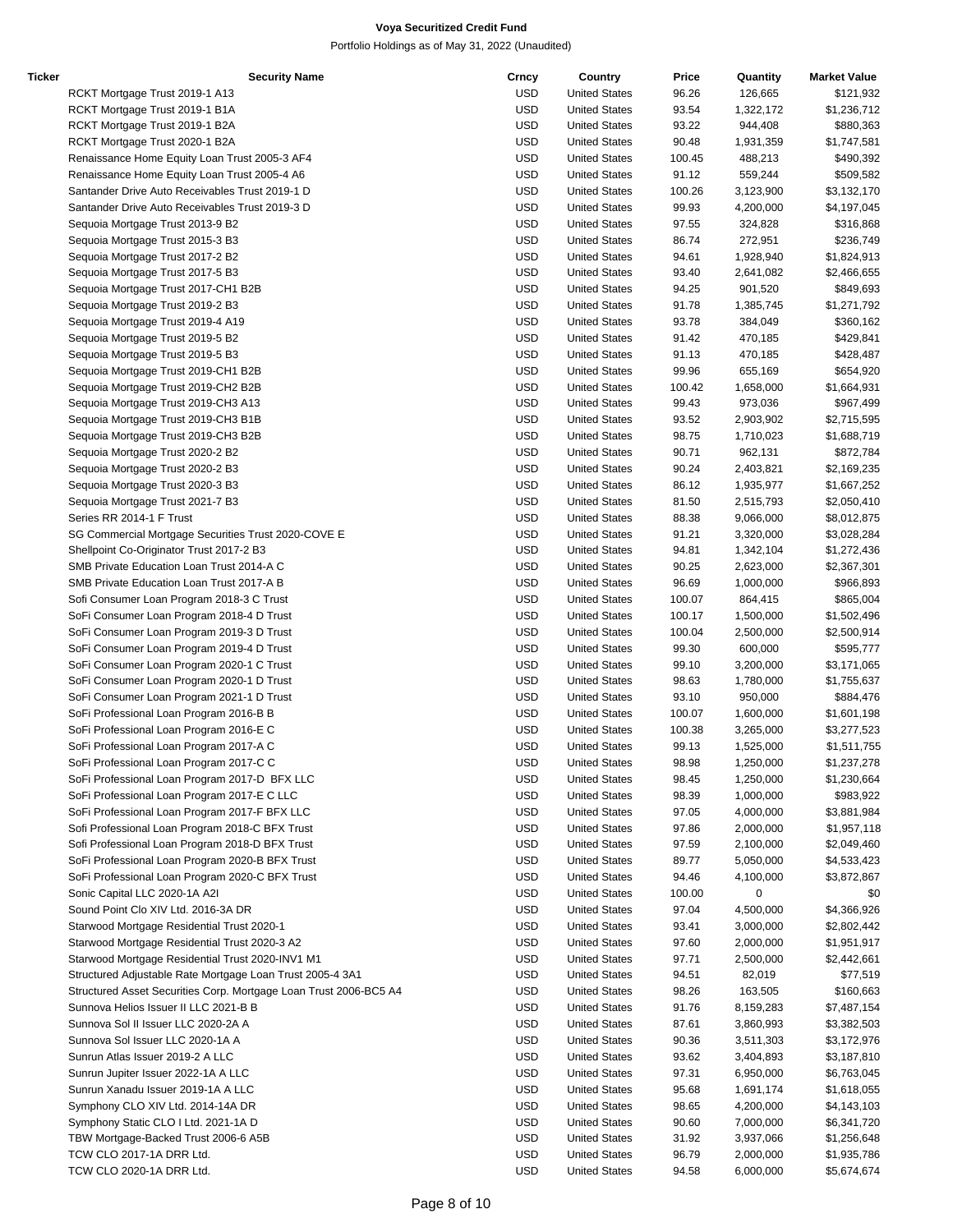| Ticker | <b>Security Name</b>                                                          | Crncy      | Country              | Price  | Quantity   | <b>Market Value</b> |
|--------|-------------------------------------------------------------------------------|------------|----------------------|--------|------------|---------------------|
|        | TCW CLO 2021-2A D Ltd.                                                        | USD        | <b>United States</b> | 91.13  | 3,000,000  | \$2,733,900         |
|        | <b>TES 2017-2A B LLC</b>                                                      | <b>USD</b> | <b>United States</b> | 93.12  | 2,000,000  | \$1,862,459         |
|        | <b>TES LLC 2017-1A B</b>                                                      | <b>USD</b> | <b>United States</b> | 97.79  | 1,100,000  | \$1,075,697         |
|        | Tesla Auto Lease Trust 2020-A E                                               | <b>USD</b> | <b>United States</b> | 99.51  | 1,500,000  | \$1,492,670         |
|        | THL Credit Wind River 2014-1 CRR CLO Ltd.                                     | USD        | <b>United States</b> | 93.13  | 2,000,000  | \$1,862,606         |
|        | THL Credit Wind River 2017-3A CR Clo Ltd.                                     | <b>USD</b> | <b>United States</b> | 94.38  | 5,000,000  | \$4,719,150         |
|        | TIF Funding II LLC 2021-1A A                                                  | <b>USD</b> | <b>United States</b> | 86.91  | 2,077,188  | \$1,805,199         |
|        |                                                                               | <b>USD</b> |                      |        |            |                     |
|        | Towd Point Mortgage Trust 2015-2 2B2                                          |            | <b>United States</b> | 99.99  | 1,100,000  | \$1,099,944         |
|        | Trafigura Securitisation Finance PLC 2021-1A B                                | USD        | Ireland              | 95.00  | 2,450,000  | \$2,327,407         |
|        | Triton Container Finance VIII LLC 2021-1A B                                   | USD        | <b>United States</b> | 87.42  | 2,723,750  | \$2,380,979         |
|        | UBS Commercial Mortgage Trust 2019-C16 XA                                     | USD        | <b>United States</b> | 7.76   | 16,387,272 | \$1,271,934         |
|        | UBS-Barclays Commercial Mortgage Trust 2012-C4 D                              | <b>USD</b> | <b>United States</b> | 93.65  | 720,000    | \$674,290           |
|        | Upstart Securitization Trust 2021-5 A                                         | USD        | <b>United States</b> | 96.96  | 1,746,882  | \$1,693,804         |
|        | US 10YR NOTE (CBT)Sep22                                                       | <b>USD</b> | <b>United States</b> | 119.45 | (268)      | (\$32,013,437)      |
|        | US 10yr Ultra Fut Sep22                                                       | <b>USD</b> | <b>United States</b> | 128.48 | (142)      | (\$18, 244, 781)    |
|        | US 2YR NOTE (CBT) SEP22                                                       | <b>USD</b> | <b>United States</b> | 105.55 | (494)      | (\$104, 284, 172)   |
|        | US 5YR NOTE (CBT) SEP22                                                       | USD        | <b>United States</b> | 112.95 | (2,407)    | (\$271,878,172)     |
|        | US LONG BOND(CBT) SEP22                                                       | USD        | <b>United States</b> | 139.44 | 81         | \$11,294,438        |
|        | US ULTRA BOND CBT Sep22                                                       | USD        | <b>United States</b> | 155.75 | 130        | \$20,247,500        |
|        | UWM Mortgage Trust 2021-INV4 B3                                               | <b>USD</b> | <b>United States</b> | 81.97  | 1,485,033  | \$1,217,347         |
|        | UWM Mortgage Trust 2021-INV5 B3                                               | USD        | <b>United States</b> | 81.59  | 4,852,580  | \$3,959,154         |
|        |                                                                               |            |                      |        |            |                     |
|        | Venture 33 CLO Ltd. 2018-33A CR                                               | USD        | <b>United States</b> | 93.94  | 1,600,000  | \$1,503,048         |
|        | Venture XXI CLO Ltd. 2015-21A DR                                              | <b>USD</b> | <b>United States</b> | 96.36  | 5,412,500  | \$5,215,685         |
|        | Vivint Solar Financing VII LLC 2020-1A A                                      | <b>USD</b> | <b>United States</b> | 86.04  | 2,295,198  | \$1,974,849         |
|        | Wachovia Mortgage Loan LLC Series 2005-B 2A1                                  | USD        | <b>United States</b> | 97.56  | 95,867     | \$93,525            |
|        | Wachovia Mortgage Loan LLC Series 2005-B 2A2                                  | USD        | <b>United States</b> | 97.56  | 124,371    | \$121,333           |
|        | WaMu Mortgage Pass-Through Certificates Series 2004-AR4 A6 Trust              | USD        | <b>United States</b> | 98.10  | 363,818    | \$356,909           |
|        | WaMu Mortgage Pass-Through Certificates Series 2004-AR7 A6                    | USD        | <b>United States</b> | 97.99  | 446,914    | \$437,928           |
|        | WaMu Mortgage Pass-Through Certificates Series 2005-AR10 1A3                  | USD        | <b>United States</b> | 96.23  | 689,416    | \$663,398           |
|        | WaMu Mortgage Pass-Through Certificates Series 2005-AR13 A1C3                 | USD        | <b>United States</b> | 96.59  | 274,654    | \$265,296           |
|        | WaMu Mortgage Pass-Through Certificates Series 2005-AR16 1A1                  | USD        | <b>United States</b> | 99.03  | 222,015    | \$219,856           |
|        | WaMu Mortgage Pass-Through Certificates Series 2006-AR14 1A3                  | <b>USD</b> | <b>United States</b> | 95.11  | 227,869    | \$216,718           |
|        | WaMu Mortgage Pass-Through Certificates Series 2006-AR16 1A1                  | <b>USD</b> | <b>United States</b> | 94.58  | 689,474    | \$652,131           |
|        | WaMu Mortgage Pass-Through Certificates Series 2006-AR16 2A3                  | USD        | <b>United States</b> | 93.62  | 360,604    | \$337,605           |
|        |                                                                               |            |                      |        |            |                     |
|        | WaMu Mortgage Pass-Through Certificates Series 2007-HY1 2A3                   | USD        | <b>United States</b> | 96.43  | 235,191    | \$226,788           |
|        | WaMu Mortgage Pass-Through Certificates Series 2007-HY1 3A2                   | USD        | <b>United States</b> | 95.87  | 412,577    | \$395,526           |
|        | WaMu Mortgage Pass-Through Certificates Series 2007-HY2 1A1                   | <b>USD</b> | <b>United States</b> | 96.17  | 268,271    | \$257,988           |
|        | Washington Mutual Mortgage Pass-Through Certificates WMALT Series 2005-10 2A9 | <b>USD</b> | <b>United States</b> | 97.61  | 350,587    | \$342,202           |
|        | Washington Mutual Mortgage Pass-Through Certificates WMALT Series 2005-7 1A4  | USD        | <b>United States</b> | 94.79  | 123,886    | \$117,430           |
|        | Washington Mutual Mortgage Pass-Through Certificates WMALT Series 2005-8 1A2  | USD        | <b>United States</b> | 96.84  | 409,828    | \$396,895           |
|        | Washington Mutual Mortgage Pass-Through Certificates WMALT Series 2007-OC1 A3 | USD        | <b>United States</b> | 96.08  | 534,453    | \$513,504           |
|        | Wells Fargo Alternative Loan 2007-PA3 3A1                                     | <b>USD</b> | <b>United States</b> | 91.24  | 127,937    | \$116,732           |
|        | Wells Fargo Commercial Mortgage Trust 2014-LC18 XA                            | USD        | <b>United States</b> | 1.95   | 6,144,146  | \$119,563           |
|        | Wells Fargo Commercial Mortgage Trust 2015-C30 XE                             | <b>USD</b> | <b>United States</b> | 3.56   | 16,657,000 | \$592,375           |
|        | Wells Fargo Commercial Mortgage Trust 2015-C30 XFG                            | <b>USD</b> | <b>United States</b> | 3.54   | 16,657,000 | \$590,159           |
|        | Wells Fargo Commercial Mortgage Trust 2016-NXS6 XB                            | USD        | <b>United States</b> | 2.19   | 32,664,000 | \$713,868           |
|        |                                                                               |            |                      |        |            |                     |
|        | Wells Fargo Commercial Mortgage Trust 2016-NXS6 XFG                           | USD        | <b>United States</b> | 6.63   | 7,605,000  | \$504,114           |
|        | Wells Fargo Commercial Mortgage Trust 2017-C40 XA                             | USD        | <b>United States</b> | 3.44   | 33,294,065 | \$1,146,275         |
|        | Wells Fargo Commercial Mortgage Trust 2018-C45 XA                             | USD        | <b>United States</b> | 3.97   | 14,965,116 | \$593,497           |
|        | Wells Fargo Commercial Mortgage Trust 2021-C60 XA                             | USD        | <b>United States</b> | 10.03  | 20,711,131 | \$2,077,836         |
|        | Wells Fargo Mortgage Backed Securities 2006-AR4 2A4                           | USD        | <b>United States</b> | 96.26  | 64,608     | \$62,190            |
|        | Wells Fargo Mortgage Backed Securities 2007-AR7 A1                            | <b>USD</b> | <b>United States</b> | 96.04  | 425,964    | \$409,084           |
|        | Wells Fargo Mortgage Backed Securities 2018-1 B3                              | <b>USD</b> | <b>United States</b> | 92.06  | 453,397    | \$417,384           |
|        | Wells Fargo Mortgage Backed Securities 2019-3 A17 Trust                       | USD        | <b>United States</b> | 95.65  | 197,786    | \$189,191           |
|        | Wells Fargo Mortgage Backed Securities 2020-1 B3 Trust                        | USD        | <b>United States</b> | 86.61  | 2,048,400  | \$1,774,102         |
|        | Wells Fargo Mortgage Backed Securities 2020-4 B2 Trust                        | USD        | <b>United States</b> | 87.55  | 1,051,266  | \$920,398           |
|        | Wells Fargo Mortgage Backed Securities 2021-1 B3 Trust                        | <b>USD</b> | <b>United States</b> | 78.37  | 1,263,535  | \$990,262           |
|        | Wells Fargo Re-REMIC Trust 2013-FRR1 BK26                                     | <b>USD</b> | <b>United States</b> | 96.09  | 3,680,000  | \$3,535,956         |
|        |                                                                               |            |                      |        |            |                     |
|        | West Town Mall Trust 2017-KNOX E                                              | <b>USD</b> | <b>United States</b> | 99.30  | 2,550,000  | \$2,532,061         |
|        | WFRBS Commercial Mortgage Trust 2012-C10 XA                                   | <b>USD</b> | <b>United States</b> | 0.42   | 33,172,806 | \$140,676           |
|        | WFRBS Commercial Mortgage Trust 2013-C12 E                                    | <b>USD</b> | <b>United States</b> | 91.86  | 5,350,000  | \$4,914,315         |
|        | WFRBS Commercial Mortgage Trust 2013-C12 F                                    | USD        | <b>United States</b> | 89.88  | 2,020,000  | \$1,815,524         |
|        | WFRBS Commercial Mortgage Trust 2013-C12 XA                                   | USD        | <b>United States</b> | 0.46   | 640,726    | \$2,958             |
|        | WFRBS Commercial Mortgage Trust 2013-C14 D                                    | USD        | <b>United States</b> | 87.38  | 19,090,000 | \$16,681,327        |
|        | WFRBS Commercial Mortgage Trust 2013-C17 E                                    | <b>USD</b> | <b>United States</b> | 91.28  | 5,146,000  | \$4,697,093         |
|        | WFRBS Commercial Mortgage Trust 2013-C17 F                                    | <b>USD</b> | <b>United States</b> | 80.35  | 1,250,000  | \$1,004,425         |
|        | WFRBS Commercial Mortgage Trust 2013-UBS1 E                                   | <b>USD</b> | <b>United States</b> | 96.34  | 2,380,000  | \$2,292,950         |